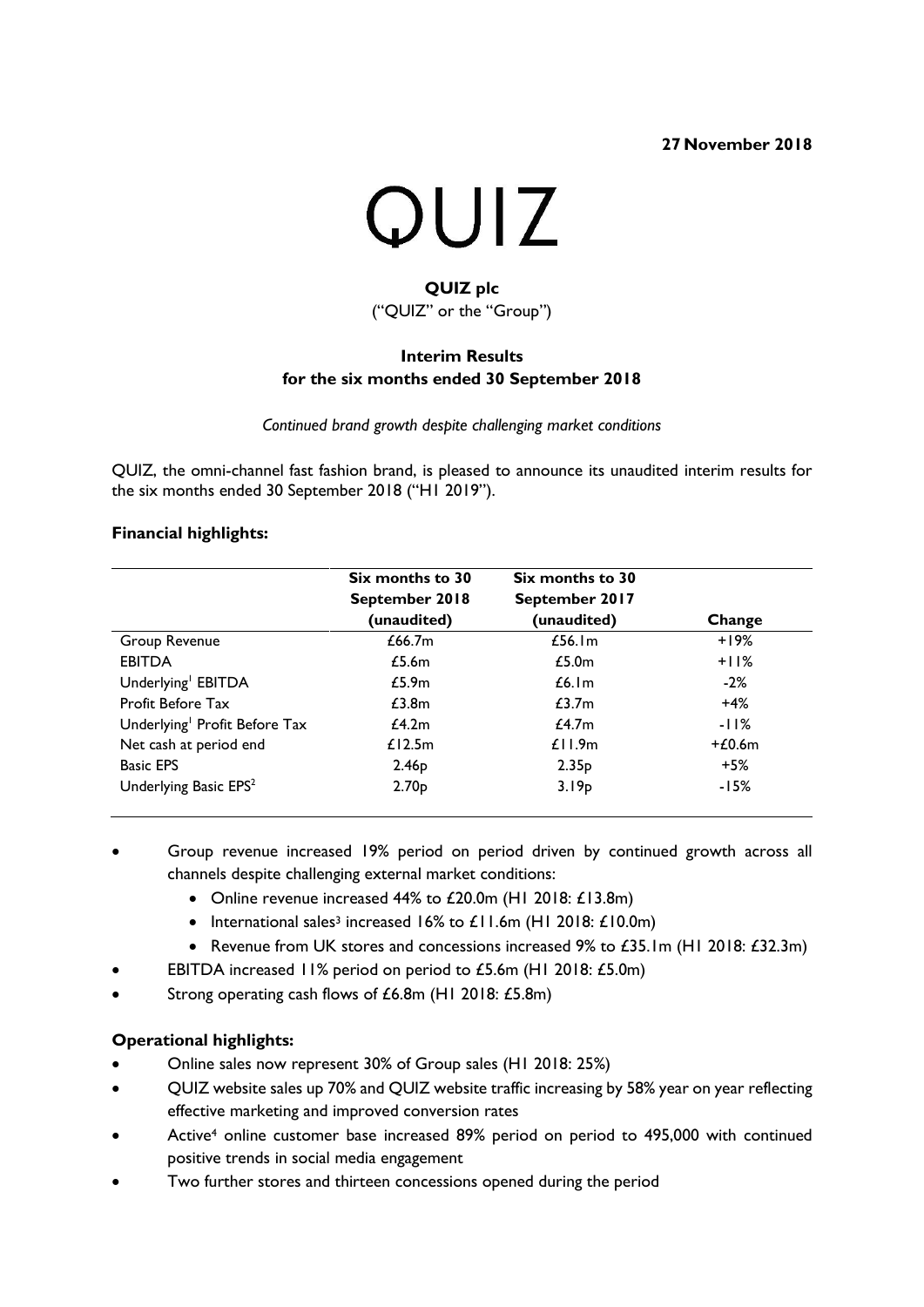- Extended collections including QUIZCurve and Occasion continuing to achieve good growth
- QUIZMAN successfully launched in the period
- Second QUIZ X TOWIE collection launched supported by the brand's first ever national TV advertising campaign

### **Tarak Ramzan, Founder and Chief Executive Officer, commented:**

*"QUIZ has continued to deliver good revenue growth in the first half of the financial year despite challenging external market conditions. This performance was driven by further expansion across each of the brand's distribution channels with particularly strong sales generated online through QUIZ's websites.* 

*"The QUIZ brand continues to grow, and we have seen good sales momentum in our core collections as well as across extended ranges including QUIZCurve, Occasion and our newest range, QUIZMAN. Towards the end of the period we launched our second collaboration with TOWIE supported by the Group's first ever national TV advertising campaign.*

*"QUIZ has a clear customer focus, a proven "test and repeat" model and a dedicated management team.*  With these strengths, and despite a challenging market environment, the Board believes the Group is well *positioned to deliver long-term profitable growth."*

- 1. Underlying EBITDA and Profit Before Tax: excludes the £0.4m bad debt provision arising from the House of Fraser Administration in the current year and in prior year the £1.0m cost of admission to AIM and the Group reorganisation undertaken prior to admission. A reconciliation to reported (IFRS) results is included in the financial review below.
- 2. Underlying EPS: underlying PBT less tax at statutory rate divided by the number of shares on a pro forma basis, i.e. assuming that the number of shares in issue immediately post-IPO were in issue through the entire comparative period.
- 3. International sales comprise the results from QUIZ standalone stores and concessions in the Republic of Ireland, standalone stores in Spain and franchises in 20 countries.
- 4. An active customer is a customer registered on our database who has transacted in the last 12 months.
- 5. Financial information in the front of this report has been rounded to the nearest decimal place. Totals in the tables may not equal the arithmetic sum of presented numbers. Percentages are calculated on non-rounded numbers and may not conform to the percentage derived from the rounded components.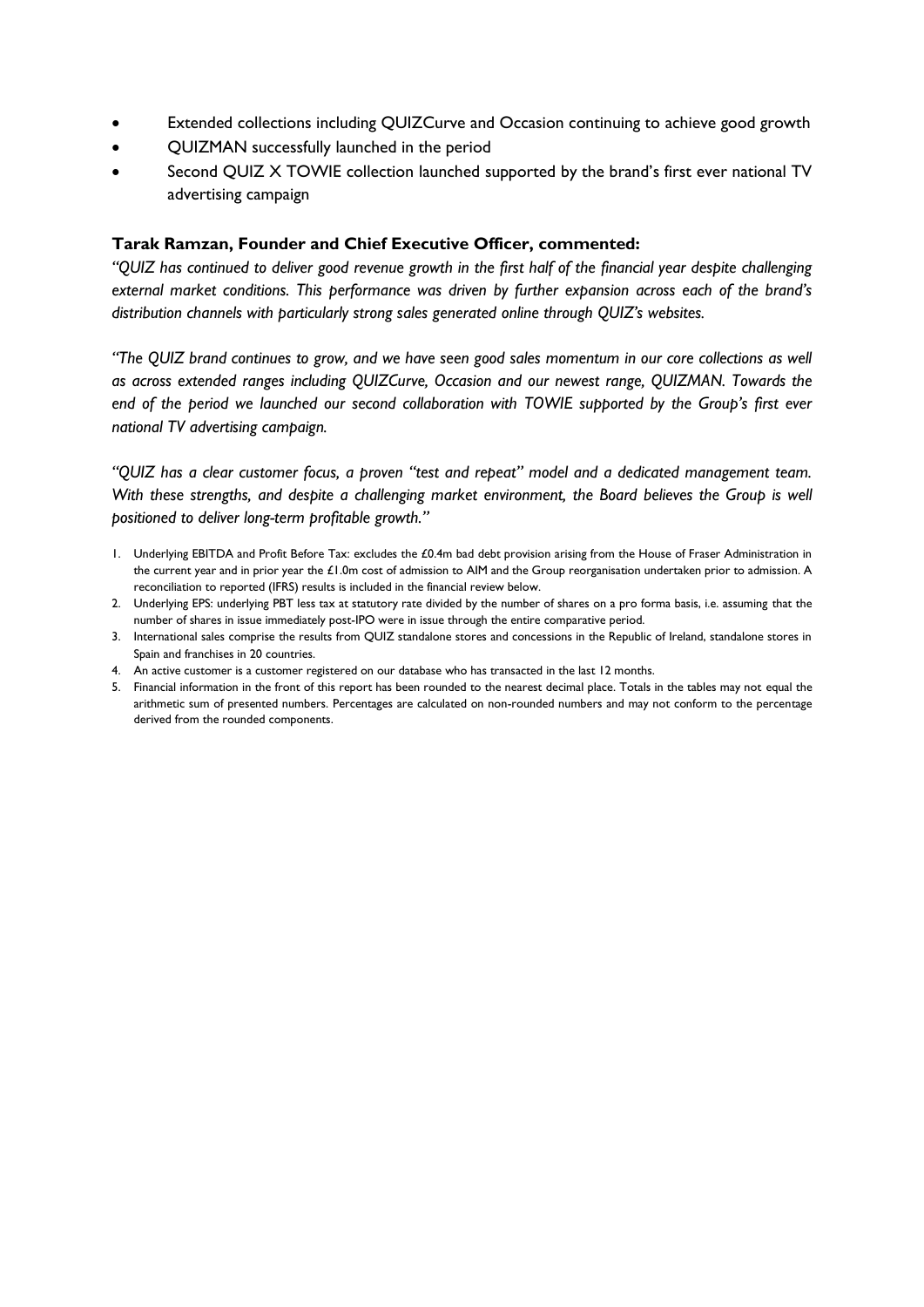### **Analyst meeting:**

A meeting for sell-side analysts will be held at the offices of Hudson Sandler, 25 Charterhouse Square London EC1M 6AE 27 November 2018, commencing at 9.30am. QUIZ plc's interim results 2018 are available at quizgroup.co.uk

### **Enquiries**:

**QUIZ plc Via Hudson Sandler** Tarak Ramzan, Chief Executive Officer Gerry Sweeney, Chief Financial Officer Sheraz Ramzan, Chief Commercial Officer **Panmure Gordon (Nominated Adviser and Sole Broker)**

Ben Thorne / Alina Vaskina (Corporate Finance) Erik Anderson (Corporate Broking)

**+44 (0) 207 886 2500**

**Hudson Sandler LLP (Public Relations) +44 (0) 207 796 4133** Alex Brennan / Sophie Lister / Nelly Akpaka duizarren and aller and suizarren [quiz@hudsonsandler.com](mailto:quiz@hudsonsandler.com)

### **About QUIZ**

QUIZ is an omni-channel fast fashion brand, specialising in occasion wear and dressy casual wear.

QUIZ delivers a distinct proposition that empowers fashion forward customers to stand out from the crowd.

QUIZ's buying and design teams constantly develop its own product lines, ensuring the latest glamorous looks at value prices. This fast, flexible supply chain, together with the winning formula of style, quality, value and speed-to-market has enabled QUIZ to grow rapidly into an international brand with more than 300 standalone stores, concessions, franchise stores, wholesale partners and international online partners.

QUIZ operates through an omni-channel, fast fashion business model, which encompasses online sales, standalone stores, concessions, international franchises and wholesale arrangements.

To download images please visit:<http://www.quizgroup.co.uk/media-download-centre/>

For further information: <https://www.quizclothing.co.uk/> <http://www.quizgroup.co.uk/>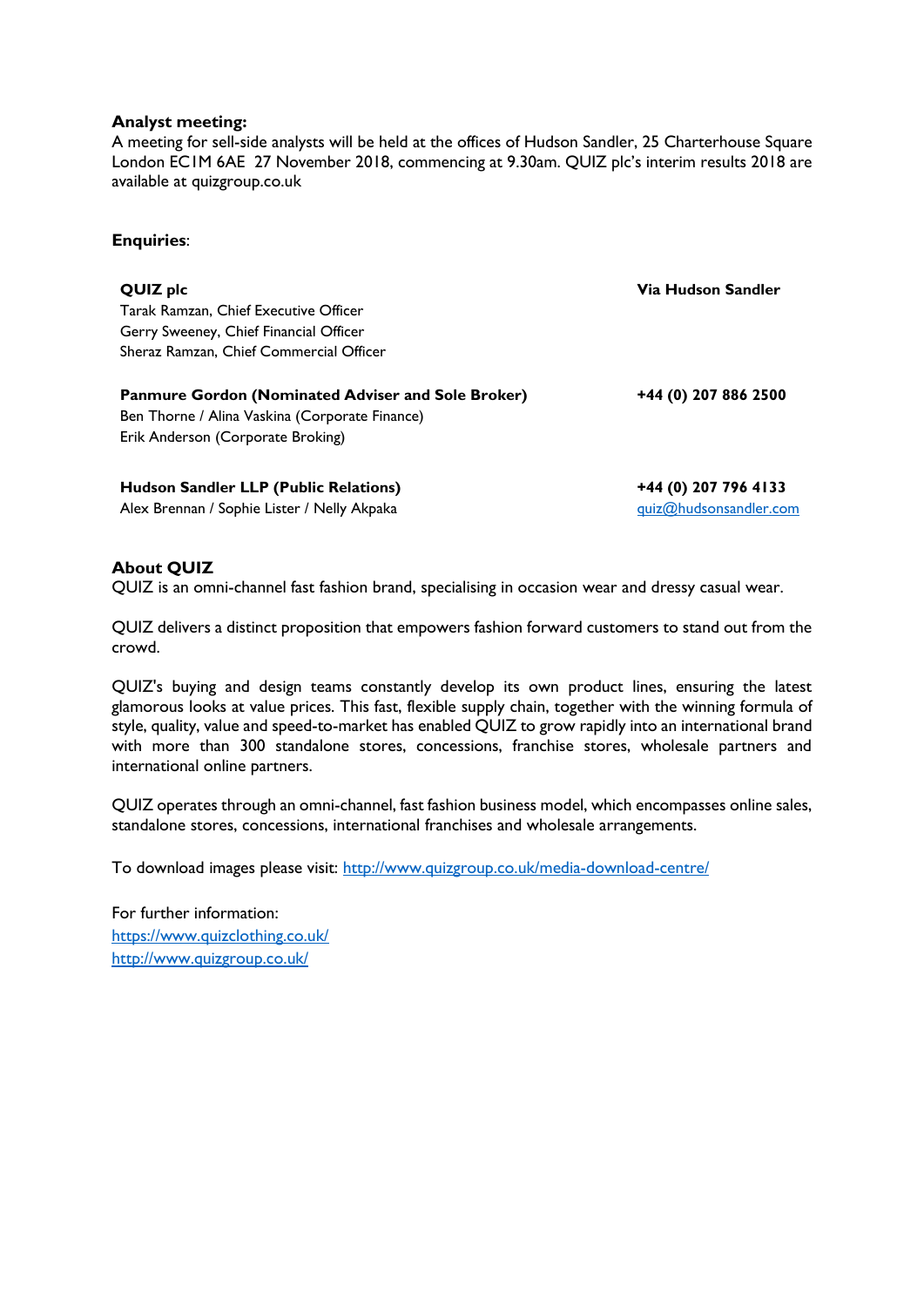### **CHIEF EXECUTIVE'S REPORT**

QUIZ has continued to deliver revenue growth in the first half of the financial year to 31 March 2019 despite challenging external market conditions. This performance was driven by further expansion across each of the brand's distribution channels with particularly strong sales generated from our own websites.

As reported in the Group's trading update on 5th October 2018, online sales through third party websites were below our expectations for the period and were at a similar level as the prior year. We are working with our third-party online partners to address this trend. During the period the Group has invested to support the long-term growth plans of the business in areas such as additional headcount in key functions and the expansion of the distribution centre. Given the lower than previously anticipated sales, the increase in gross profit was not sufficient to compensate for the higher operating costs incurred. As a result, the underlying profit before tax is lower than the prior year.

The QUIZ brand continues to strengthen with continued sales momentum in our core collections as well as positive reactions to our extended collections including QUIZCurve, Occasion and our newest range, QUIZMAN. We continue to have a clear customer focus, a proven "test and repeat" model and a dedicated management team.

### **RESULTS OVERVIEW**

Throughout this report, "underlying" results exclude the one-off impact in the period of a £0.4m bad debt provision resulting from House of Fraser's entry into administration. In the comparable prior year period, underlying results exclude costs of £1.0m relating to the IPO transaction and the Group's restructuring undertaken prior to the IPO. A reconciliation between underlying and reported results is provided at the end of the Financial Review.

Group revenue increased 19% to £66.7m in H1 2019 (H1 2018: £56.1m). Operating profit increased 4% to £3.8m (H1 2018: £3.7m) and EBITDA increased 11% to £5.6m (H1 2018: £5.0m). Underlying operating profit decreased 11% to £4.2m (H1 2018: £4.7m) and underlying EBITDA declined by 2% to £5.9m (H1 2018: £6.1m). The underlying EBITDA margin for the period was 8.9% (H1 2018: 10.8%).

Reported profit before tax increased 4% to £3.8m (H1 2018: £3.7m). Underlying profit before tax decreased 11% to £4.2m (H1 2018: £4.7m).

Earnings per share rose 5% to 2.46pence (H1 2018: 2.35pence). Underlying earnings per share were 2.70pence (H1 2018: 3.19pence).

Net cash at the period end was £12.5m (H1 2018: £11.9m) which reflects the strong cash generation in the period. Capital expenditure in H1 2019 amounted to £2.7m (H1 2018: £2.6m).

## **OPERATIONAL REVIEW**

The Group's growth strategy is to develop sales and expand the QUIZ brand across its omni-channel distribution model. The Group has a particular focus on capturing the significant online opportunities available to QUIZ as well as on expanding internationally. This strategy is underpinned by investment in ROI-driven marketing, infrastructure and systems, and our team.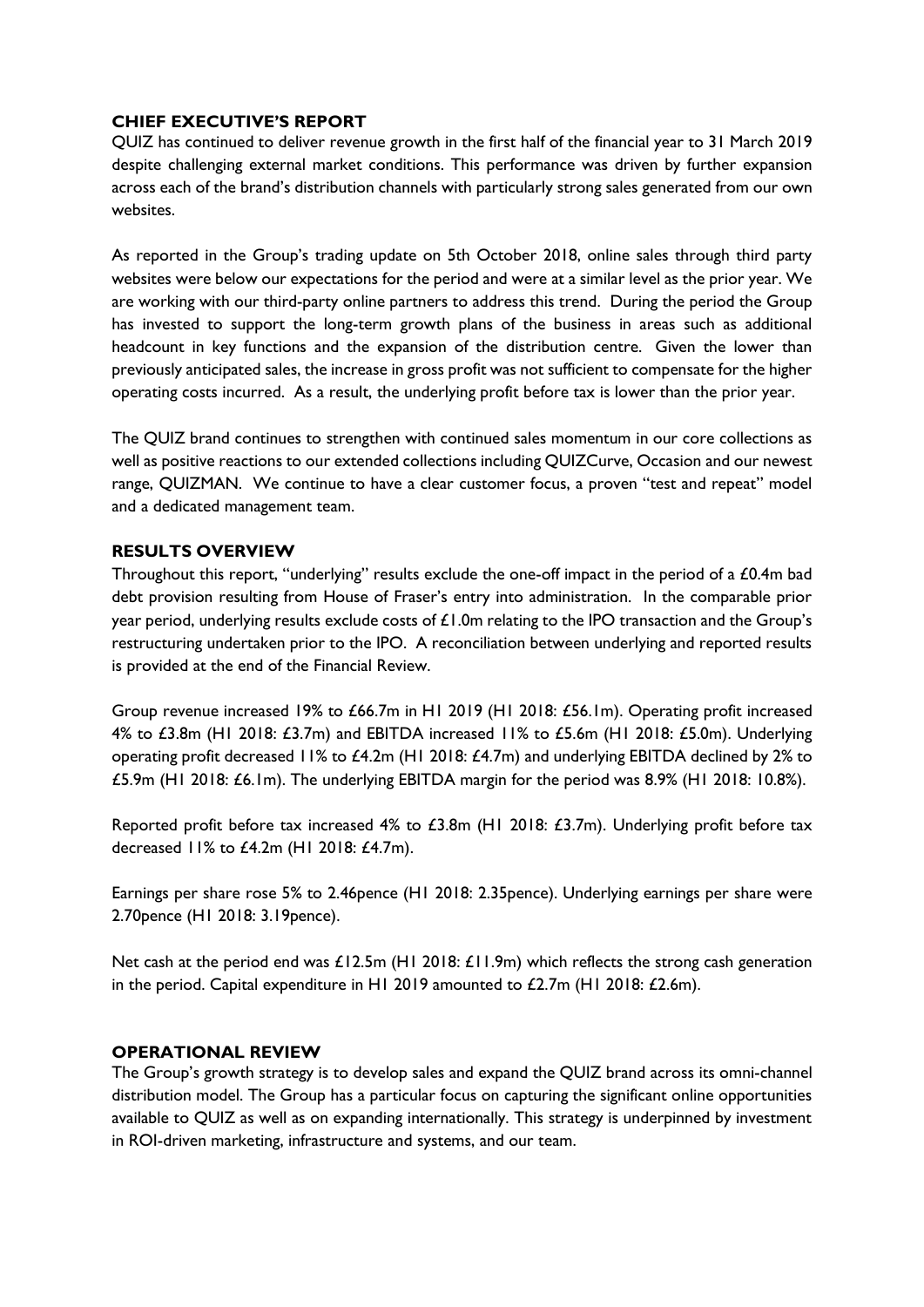The growth in each revenue channel in H1 2019 was as follows:

|                           | Six months         | Six months |              |          |          |
|---------------------------|--------------------|------------|--------------|----------|----------|
|                           | to 30              | to 30      |              | Share of | Share of |
|                           | September          | September  | Year-on-year | revenue  | revenue  |
|                           | 2018               | 2017       | growth       | HI 2019  | HI 2018  |
| UK stores and concessions | £35.1m             | £32.3m     | $+9%$        | 53%      | 57%      |
| Online                    | £20.0 <sub>m</sub> | £13.8m     | $+44%$       | 30%      | 25%      |
| International             | £11.6m             | £10.0 $m$  | $+16%$       | 17%      | 18%      |
| Total                     | £66.7m             | £56.1m     | $+19%$       |          | ۰.       |

### *UK stores and concessions*

QUIZ's stores and concessions in the UK continued to perform well and they remain an important pillar of the Group's growth strategy by driving sales and profits, building customer awareness and showcasing the brand.

UK standalone stores and concessions sales increased by 9% to £35.1m (H1 2018: £32.3m) reflecting a particularly strong performance during the Summer months and increased overall footfall in our stores across the period. However, as reported in the Group's trading update on October  $5<sup>th</sup>$ September was a challenging month for our business as well as, the Board believes, the fashion market generally.

The challenges affecting the performance of some of our UK concession partners have been widely publicised. However, for QUIZ, the concession model remains very flexible and attractive with limited capital expenditure required. Our most recent concessions which have been opened for more than a year have, on average, achieved the Group's targeted payback period of 12 months or less.

UK stores and concessions square footage at 30 September 2018 was 200,000 sq. ft. (30 September 2017: 185,000 sq. ft.). At the end of the period, QUIZ had 70 stores and 160 concessions in the UK (30 September 2017: 67 stores and 145 concessions).

We continue to strengthen our store estate and concession portfolio and opened two new standalone stores in Bluewater and Oxford as well thirteen new concessions with existing partners during the period. For new stores five-year leases continue to minimise the Group's exposure to upward rent reviews. The Group's new stores which have been opened for a two-year period have, on average, achieved our targeted payback period of 24 months or less. We continue to actively manage our store portfolio and, further to the expiry of their leases, stores in Cumbernauld and Burton on Trent were closed.

Since the period end, QUIZ has opened a further store in Liverpool and nine new concessions with existing UK partners. In addition, we relocated our store in the Metro Centre in Newcastle and will relocate our Glasgow Fort store prior to Christmas to larger and refurbished units.

The majority of the concessions opened during and after the period are in Outfit stores and are typically smaller than our average concession and are not staffed by QUIZ employees.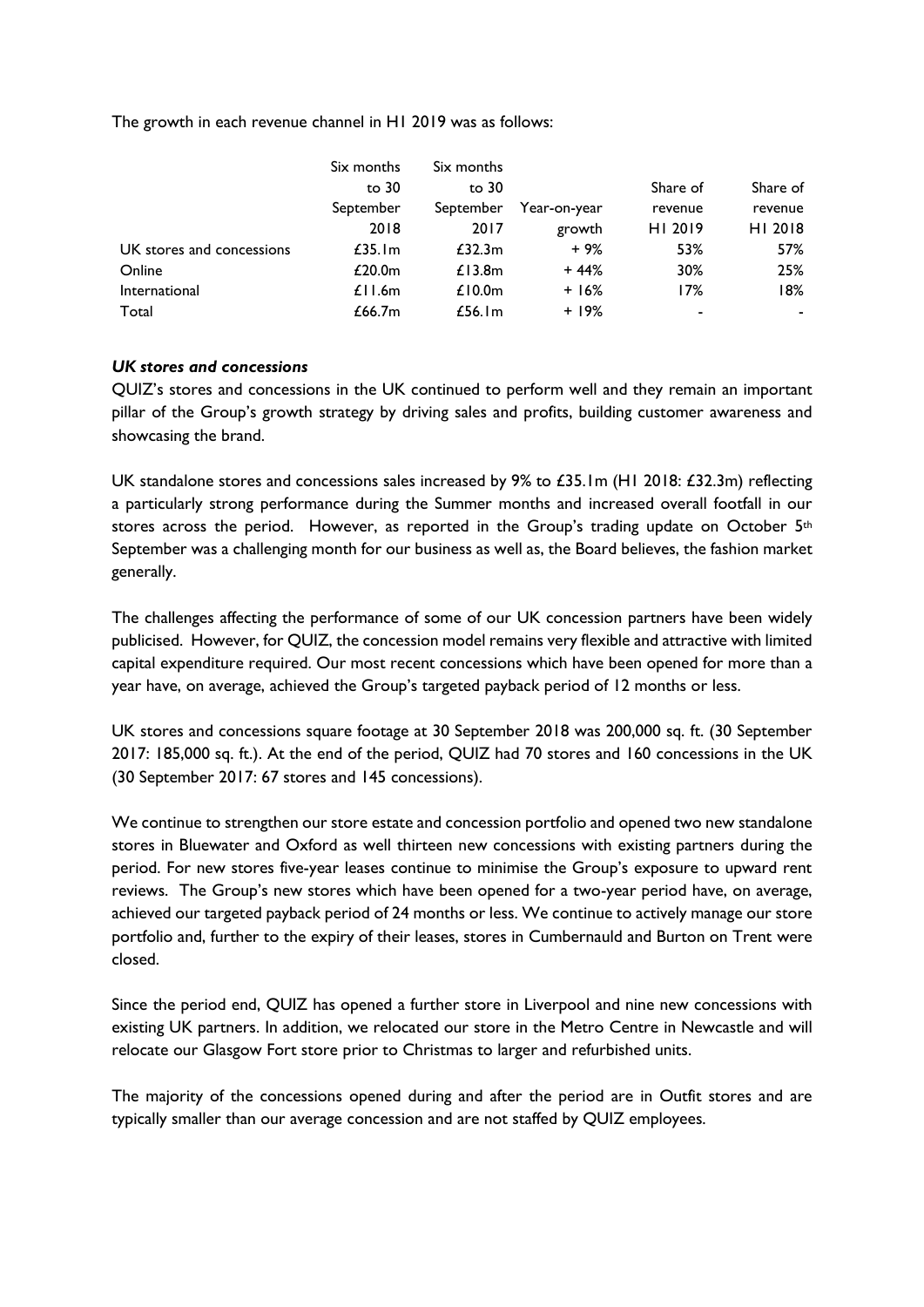## *Online*

Online revenue, which reflects sales made through QUIZ's own websites as well as through a number of third-party websites in the UK and international markets, increased by 44% to £20.0m (H1 2018: £13.8m) and represented 30% of Group sales (H1 2018: 25%). Of the £20.0m of online sales generated in H1 2019, £1.5m was generated from international markets (H1 2018: £1.1m).

Sales through QUIZ's own website increased by 70% supported by further investment in marketing which is effectively increasing customer awareness of the brand. We continued to see positive trends in KPIs across QUIZ's website with traffic increasing by 58% and conversion rates up by 8 percent relative to the comparable prior year period. Active online customers increased by 89% to 495,000 (30 September 2017: 262,000) and we saw good progress in other key metrics including shopping frequencies and basket size.

We continue to invest in our own websites and the new Android and iOS apps, launched during the previous year, are performing well. These apps are improving integration between our product, social media and advertising campaigns and providing users with improved brand experience on their mobiles. In addition, we have implemented a new CRM system which will allow us to collate better information on customers both online and instore which will enable a more personalised experience for our customers. We continue to expand the payment options available for online with Buy Now Pay Later and an Annual Delivery Pass due to be launched before the end of the financial year.

Third party online sales remain an important part of our online business and are beneficial in broadening awareness and the appeal of the QUIZ brand. We continue to receive positive feedback with regards to our product and our performance on these websites relative to others and we are working with our third-party partners to stabilise and grow sales.

As reported in our October 5<sup>th</sup> trading update, sales generated through third-party websites during the period were at a similar level to the prior year, which was behind our initial expectations. In FY 2018, we benefited from exceptional growth from these channels as we began trading with Next and Zalando. Since the period end, third party online sales have remained in-line with the prior year.

### *International*

International sales include revenue from QUIZ standalone stores and concessions in the Republic of Ireland, standalone stores in Spain and franchises.

Awareness of the QUIZ brand in target international markets continued to strengthen resulting in a 16% increase in revenue to £11.6m (H1 2018: £10.0m). This growth in revenues is evenly split between increased revenues from our franchise partners and increased revenue from our stores and concessions in the Republic of Ireland and Spain.

We opened two new concessions in the Republic of Ireland during the period and one after the periodend. As a result, QUIZ now has seven stores and 23 concessions in the Republic of Ireland.

We are pleased with the sales made to a US department store chain which started earlier in the year. We remain optimistic about QUIZ's long-term potential in the US and look forward to developing further growth opportunities.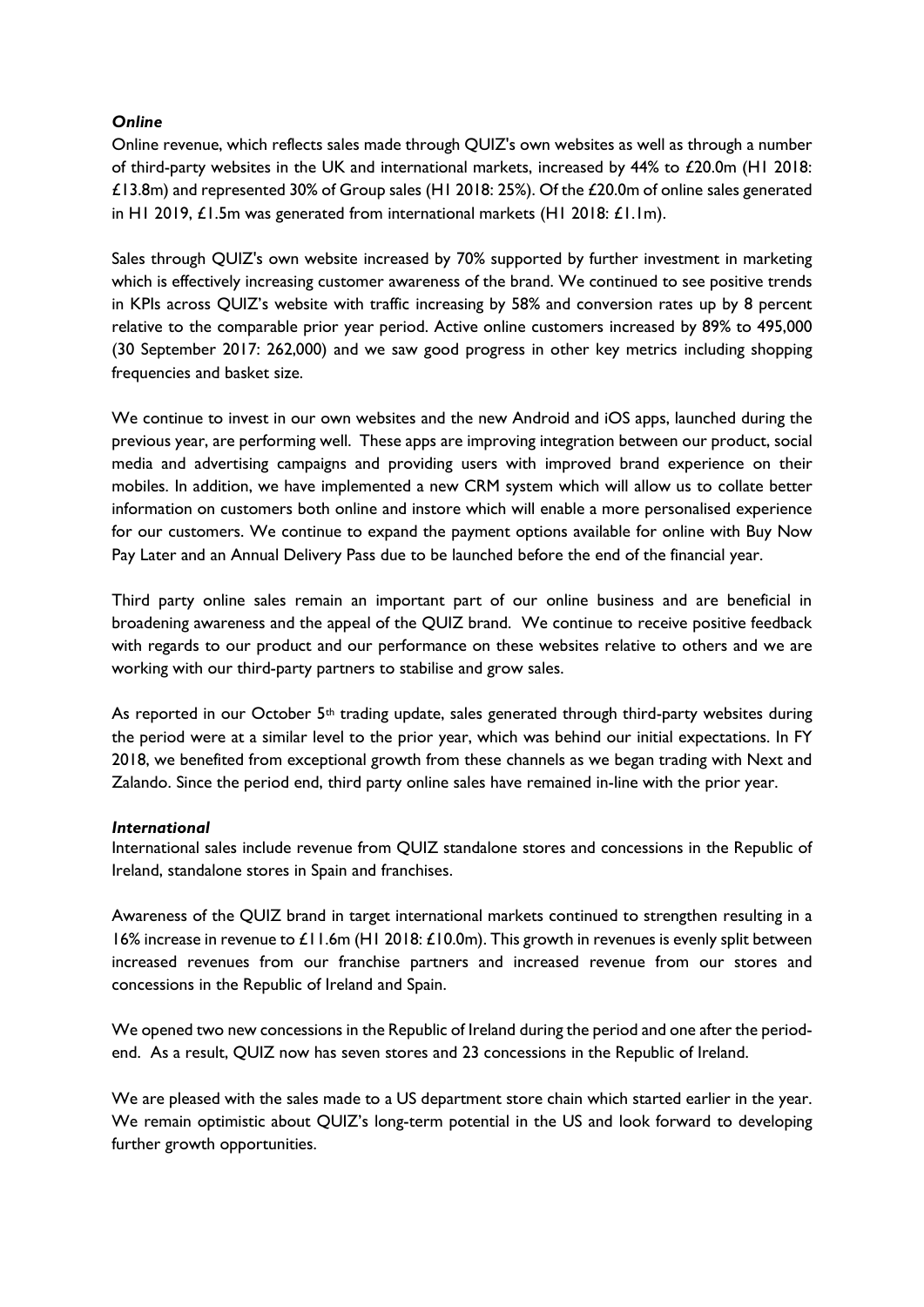### **ROI focused marketing**

Targeted and effective marketing spend is key to maintaining revenue growth across the Group and we continue to increase our returns-driven marketing investment to support QUIZ's expansion. These activities include celebrity collaborations, search engine optimisation, pay per click, social media campaigns, digital and above the line advertising and PR.

In May 2018, QUIZ partnered with popular television programme The Only Way is Essex (TOWIE) to create its first male and female capsule collections in collaboration. Further to the success of this activity we undertook a further campaign with TOWIE which started in September. These activities have been supported by a programme of in-store, media and influencer events plus offline marketing such as advertising on the London Underground and our first national television advertising campaign.

In addition, the Group has increased investment in international marketing, primarily to support the launch the brand in the US with digital marketing activity and influencer outreach campaigns.

As a result, marketing investment increased 74% to £1.7m (H1 2018: £1.0m). However, it remains a low proportion of total revenue at 2.6% (H1 2018: 1.8%) and we continue to see scope to increase marketing investment both in absolute terms and as a proportion of revenue in order to support the brand's long-term growth. This investment has supported improvements in the brand's social media engagement with 62% and 31% increases in our Instagram and Facebook audiences respectively.

### **Investment in infrastructure**

To ensure that our infrastructure can continue to support our targeted growth we have expanded the available space at our Distribution Centre. During the six months to 30 September 2018, the available space has been increased by 40,000 sq ft to 232,000 sq. ft. This was achieved by utilising previously unused floor space. In addition, a new mezzanine structure was also built which, once floored, will provide an additional 40,000 sq. ft. of space.

## **OUTLOOK AND CURRENT TRADING**

The QUIZ brand is distinctive, has broad appeal and is increasingly recognised by a growing customer base for selling quality occasion wear and dressy casual wear at fantastic value. The continued expansion of QUIZ through our own websites as well as the growth we have delivered through our standalone stores is encouraging and confirms the appeal of the brand as well as the benefits of the Group's omni-channel model.

Since the end of H1 2019 we have continued to grow Group sales. In the eight weeks to 24 November 2018, sales (excluding international franchise sales which are wholesale in nature and therefore, can fluctuate from month to month) are up 10% year on year. This growth has been underpinned by particularly strong sales growth through the brand's own websites of 62%.

Whilst the Group's full year results will, as always, be in part dependent on trading during the key Christmas period, we believe the Group is well positioned to deliver long-term profitable growth.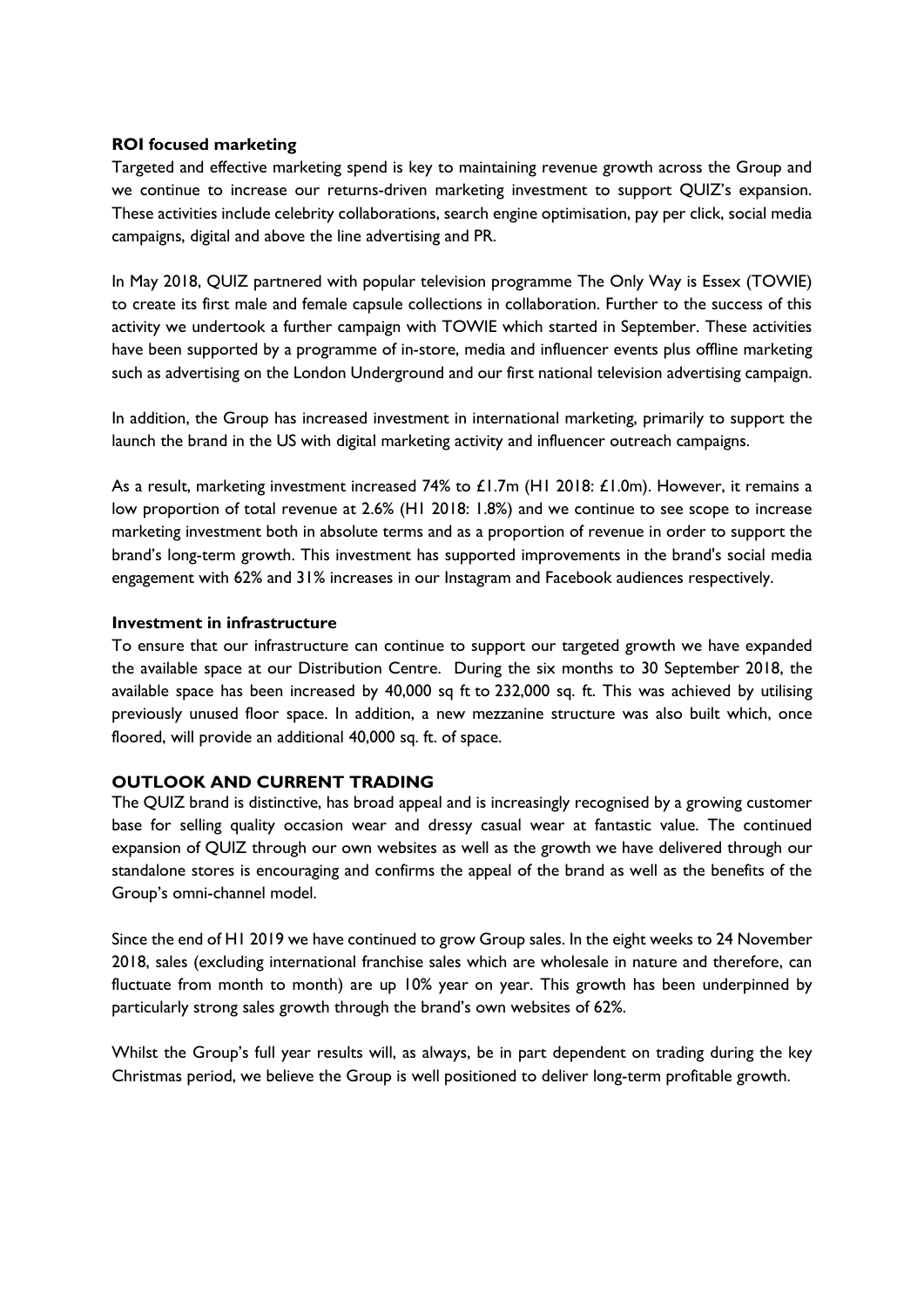### **FINANCIAL REVIEW**

### **Gross margin**

Gross margin generated was in line with expectations at 62.0% (H1 2018: 63.5%) with the reduction partially reflecting the change in mix in the business. We continue to manage gross margins through a combination of efficient sourcing as well as maximising sales of full price product through careful stock management.

### **Foreign currency hedging**

The Group currently undertakes foreign exchange transactions.

The primary inflow of foreign exchange relates to the Euro denominated revenues generated in Ireland and Spain. The primary outflow of foreign exchange relates to the purchase of stock, primarily in Chinese Renminbi.

The Group manages the risk associated with foreign currency fluctuations through the use of forward contracts for the sale or the purchase of the respective currency for a period between six and 12 months in advance. We have currently hedged our expected currency inflows and outflows for the remainder of the financial year.

### **Operating costs**

Operating costs increased by 17% in H1 2019 from £32.0m to £37.5m. Excluding the provisions in respect of balances owed from House of Fraser in the current year and IPO costs incurred in the prior year operating costs rose 20% and represented 55.7% of revenue (H1 2018: 55.1%).

Underlying administrative costs increased by 22% to £25.4m (H1 2018: £20.8m) reflecting higher personnel and marketing costs in H1 2019.

The Group has invested in additional personnel in a number of key areas such as marketing, online sales and other central functions which has contributed to a rise in costs relative to the previous year.

The Group continues to increase the level of marketing activity undertaken with the benefits reflected in 70% uplift in level of online sales through the QUIZ websites. Marketing spend in H1 2019 amounted to £1.7m (H1 2018: £1.0m).

Distribution costs increased 16% to £11.8m (H1 2018: £10.2m). This increase reflects (i) the cost of carriage to stores, concessions and franchises as well as online customers and (ii) commission paid to third parties who sell product on behalf of QUIZ.

Depreciation and amortisation increased by 32% from £1.3m to £1.8m. This reflects the spend undertaken at our distribution centre, continued spend on IT projects and the continued rollout of new stores.

### **Finance costs**

There are limited finance costs incurred by the Group. Interest costs are largely limited to the costs relating to the remaining term loans which were drawn down prior to the IPO to fund capital projects.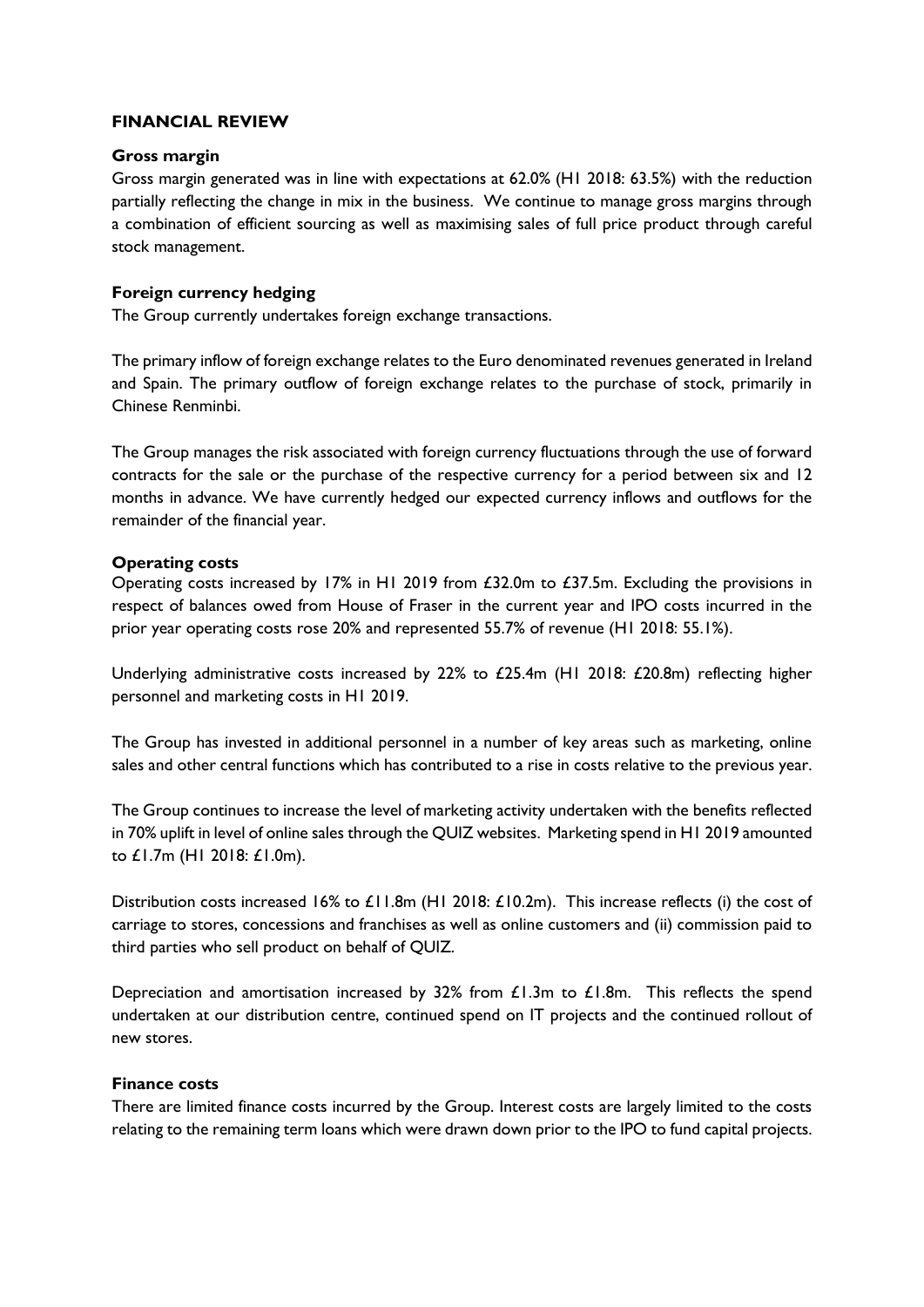### **Taxation**

The reported tax rate in the current year is 19.8% (H1 2018: 20.6%) which reflects the estimated charge for the year.

### **Earnings per share**

Basic earnings per share for H1 2019 were 2.46pence per share (H1 2018: 2.35 pence).

The underlying basic earnings per share for H1 2019, which is calculated using the underlying profit before tax less tax at the effective statutory rate, were 2.70pence (H1 2018: 3.19 pence)

To provide a meaningful comparison of earnings per share across each period the weighted average number of shares in issue has been restated on a pro forma basis, for the first half of 2018, to reflect the post-IPO capital structure. The pro forma assumes that the number of shares in issue post-IPO were in issue throughout the current and previous period.

### **Dividends**

As set out in the Admission Document, the Board intends to pursue a progressive dividend policy whilst understanding the need to retain sufficient earnings for the future growth of the Group. Therefore, any dividend will normally be paid in two tranches of one third in respect of the first half of the Company's financial year and two thirds in respect of the second half of the Company's financial year.

The Board propose to pay a dividend of 0.4 pence per share in respect of the period. This dividend will be paid on or around 14 March 2019 to shareholders on the register at 15 February 2019. The quantum of the final dividend will be set by the Board depending upon the full year outturn.

### **Cash flow and cash position**

Net cash at the period end amounted to £12.5m (H1 2018: £11.9m), an improvement of £3.0m since 31 March 2018.

Net cash flow from operating activities was £6.8m (H1 2018: £5.8m). This reflects the improved working capital inflows of £2.1m (H1 2018: £0.6m).

We have continued to invest in the business in H1 2019 with capital expenditure totalling £2.7m (H1 2018: £2.6m). Included in this spend was expenditure on new stores and store refurbishments of  $£1.1m, £0.4m$  to expand capacity at the distribution centre and  $£0.3m$  for the development of more office space at Head Office.

Other capital spend in the period included continued IT investment with the development of our new CRM system and other spend to develop our online sales.

There were £0.2m of borrowings repaid in H1 2019 (H1 2018: £1.0m). The current year payments reflect the repayment of term loans previously drawn down to fund capital expenditure.

The strong cash position at H1 2019 will support our plans for growth going forward.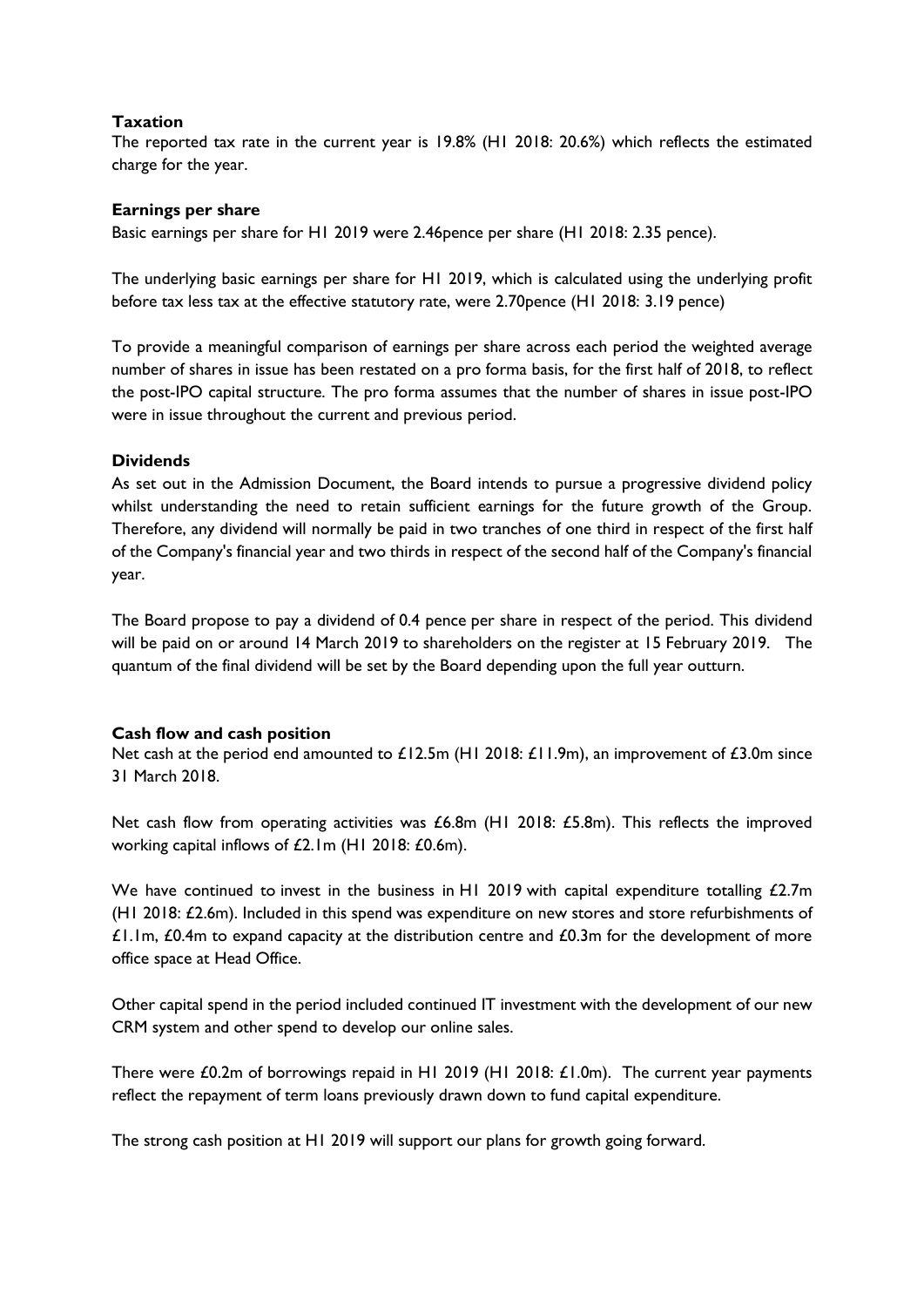### **Reconciliation of Underlying and Reported (IFRS) results**

In establishing the underlying operating profit, the cost adjusted in the current year relates to the bad debt provision arising from House of Fraser entering into Administration. The adjustment in the previous year related to the £1.0m cost of the Company's admission to AIM and the costs related to the pre-IPO restructuring of the Group.

|                       |            | Six months to 30 September 2018<br>(unaudited) |           |            | Six months to 30 September 2017<br>(unaudited) |           |
|-----------------------|------------|------------------------------------------------|-----------|------------|------------------------------------------------|-----------|
|                       |            | House of<br>Fraser                             |           |            |                                                |           |
|                       | Underlying | Provision                                      | Reported  | Underlying | <b>IPO</b> costs                               | Reported  |
|                       | £000       | £000                                           | £000      | £000       | £000                                           | £000      |
| Revenue               | 66,720     |                                                | 66,720    | 56,147     |                                                | 56,147    |
| Gross profit          | 41,333     |                                                | 41,333    | 35,658     |                                                | 35,658    |
| Other operating costs | (37, 154)  | (368)                                          | (37, 522) | (30, 940)  | (1,037)                                        | (31, 977) |
| Operating profit      | 4,179      | (368)                                          | 3,811     | 4,718      | (1,037)                                        | 3,681     |
| Finance costs (net)   | 6          |                                                | 6         | (4)        |                                                | (4)       |
| Profit before tax     | 4,185      | (368)                                          | 3,817     | 4,714      | (1,037)                                        | 3,677     |
| Operating profit      | 4,179      | (368)                                          | 3,811     | 4,718      | (1,037)                                        | 3,681     |
| Dep'n and             | 1,763      |                                                | 1,763     | 1,338      |                                                | 1,338     |
| amortisation          |            |                                                |           |            |                                                |           |
| <b>EBITDA</b>         | 5,942      | (368)                                          | 5,574     | 6,056      | (1,037)                                        | 5,019     |

A reconciliation between Underlying and Reported results is provided below: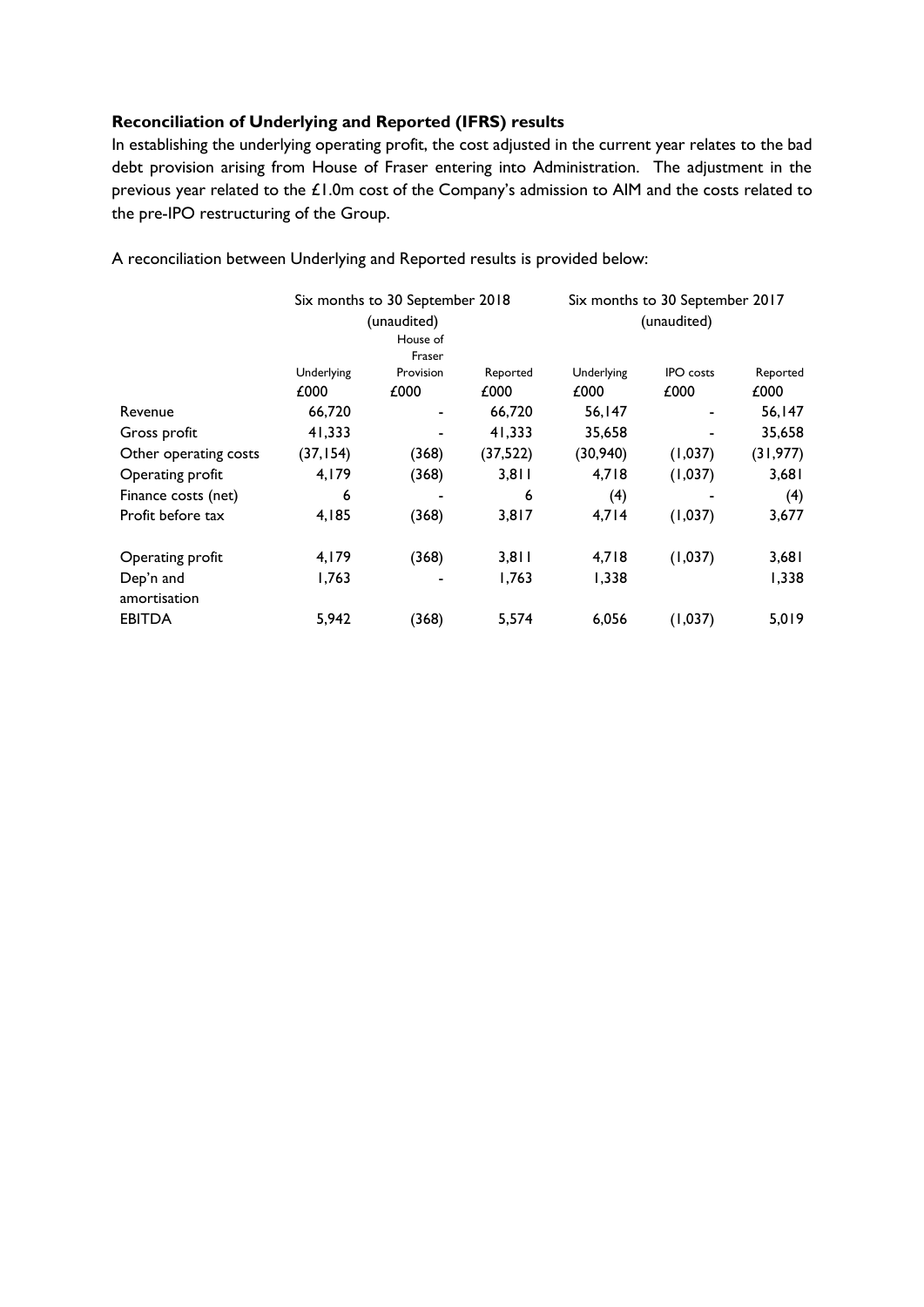#### **QUIZ plc Unaudited consolidated income statement For the six months ended 30 September 2018**

|                                           | <b>Notes</b>     | <b>Unaudited</b><br>six months<br>ended 30<br><b>September</b><br>2018<br>£000 | <b>Unaudited</b><br>six months<br>ended 30<br><b>September</b><br>2017<br>£000 | <b>Audited</b><br>year ended<br>31 March<br>2018<br>£000 |
|-------------------------------------------|------------------|--------------------------------------------------------------------------------|--------------------------------------------------------------------------------|----------------------------------------------------------|
| <b>Continuing operations</b>              |                  |                                                                                |                                                                                |                                                          |
| Revenue                                   | 3                | 66,720                                                                         | 56,147                                                                         | 116,430                                                  |
| Cost of sales                             |                  | (25, 387)                                                                      | (20, 489)                                                                      | (43, 101)                                                |
| <b>Gross profit</b>                       |                  | 41,333                                                                         | 35,658                                                                         | 73,329                                                   |
| Recurring administrative costs            |                  | (25, 375)                                                                      | (20,772)                                                                       | (42, 366)                                                |
| Non-recurring administrative costs        | 4                | (368)                                                                          | (1,037)                                                                        | (1,037)                                                  |
| Total administrative costs                | 5                | (25, 743)                                                                      | (21, 809)                                                                      | (43, 403)                                                |
| <b>Distribution costs</b>                 |                  | (11,781)                                                                       | (10, 175)                                                                      | (21, 369)                                                |
| Other operating income                    |                  | 2                                                                              | 7                                                                              | 15                                                       |
| Total operating costs                     |                  | (37, 522)                                                                      | (31, 977)                                                                      | (64, 757)                                                |
| <b>Operating profit</b>                   |                  | 3,811                                                                          | 3,681                                                                          | 8,572                                                    |
| Finance income                            |                  | 24                                                                             | 21                                                                             | 30                                                       |
| Finance costs                             |                  | (18)                                                                           | (25)                                                                           | (53)                                                     |
| Profit before income tax                  |                  | 3,817                                                                          | 3,677                                                                          | 8,549                                                    |
| Income tax charge                         | $\boldsymbol{6}$ | (755)                                                                          | (756)                                                                          | (1,724)                                                  |
| Total comprehensive income for the period |                  | 3,062                                                                          | 2,921                                                                          | 6,825                                                    |
| Basic earnings per share                  | 8                | 2.46p                                                                          | 2.35p                                                                          | 5.49 <sub>p</sub>                                        |
| Diluted earnings per share                | 8                | 2.46 <sub>p</sub>                                                              | 2.35p                                                                          | 5.49 <sub>p</sub>                                        |

All of the above income is attributable to the shareholders of the Company.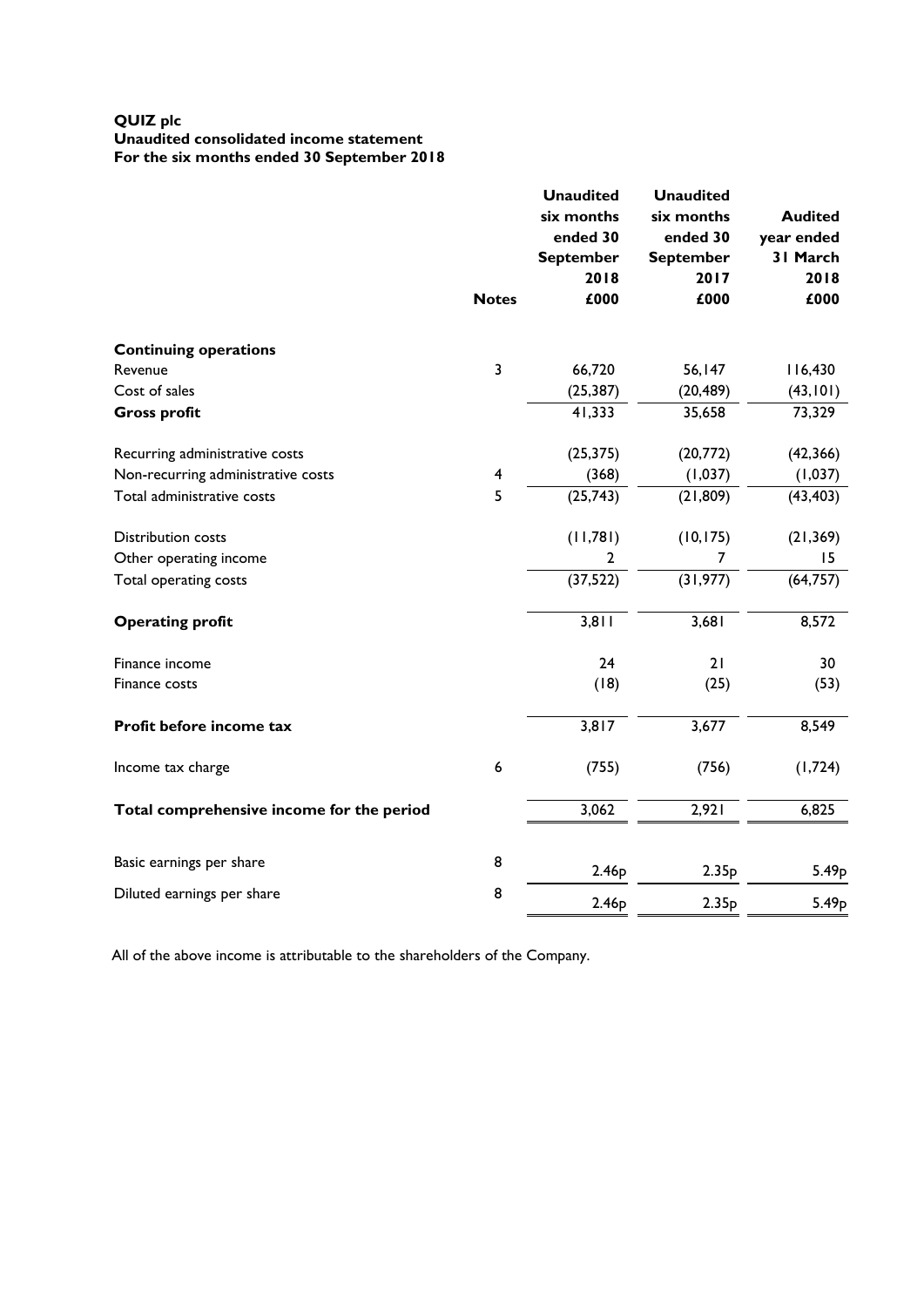# **QUIZ PLC Unaudited consolidated statement of financial position As at 30 September 2018**

|                                      |              | <b>Unaudited</b><br>as at 30<br><b>September</b><br>2018 | <b>Unaudited</b><br>as at 30<br><b>September</b><br>2017 | <b>Audited as</b><br>at 31 March<br>2018 |
|--------------------------------------|--------------|----------------------------------------------------------|----------------------------------------------------------|------------------------------------------|
|                                      | <b>Notes</b> | £000                                                     | £000                                                     | £000                                     |
| <b>Assets</b>                        |              |                                                          |                                                          |                                          |
| <b>Non-current assets</b>            |              |                                                          |                                                          |                                          |
| Property, plant and equipment        |              | 15,492                                                   | 13,096                                                   | 14,793                                   |
| Intangible assets                    |              | 7,512                                                    | 6,785                                                    | 7,289                                    |
| <b>Total non-current assets</b>      | 9            | 23,004                                                   | 19,881                                                   | 22,082                                   |
| <b>Current assets</b>                |              |                                                          |                                                          |                                          |
| Inventories                          |              | 13,667                                                   | 11,421                                                   | 14,717                                   |
| Trade and other receivables          | 10           | 12,583                                                   | 10,331                                                   | 9,774                                    |
| Cash and cash equivalents            |              | 12,475                                                   | 11,907                                                   | 9,883                                    |
| <b>Total current assets</b>          |              | 38,725                                                   | 33,659                                                   | 34,374                                   |
| <b>Liabilities</b>                   |              |                                                          |                                                          |                                          |
| <b>Current liabilities</b>           |              |                                                          |                                                          |                                          |
| Trade and other payables             | $\mathbf{H}$ | (15, 784)                                                | (12,046)                                                 | (12,090)                                 |
| Loans and borrowings                 |              | (95)                                                     | (398)                                                    | (641)                                    |
| Derivative financial liabilities     |              | (8)                                                      | (7)                                                      | (5)                                      |
| Corporation tax payable              | $\mathbf{H}$ | (1, 013)                                                 | (2, 154)                                                 | (1, 127)                                 |
| <b>Total current liabilities</b>     |              | (16,900)                                                 | (14,605)                                                 | (13, 863)                                |
| <b>Non-current liabilities</b>       |              |                                                          |                                                          |                                          |
| Loans and borrowings                 |              |                                                          | (91)                                                     | (41)                                     |
| Deferred tax liabilities             |              | (531)                                                    | (621)                                                    | (412)                                    |
| <b>Total non-current liabilities</b> |              | (531)                                                    | (712)                                                    | (453)                                    |
| <b>Net assets</b>                    |              | 44,298                                                   | 38,223                                                   | 42,140                                   |
| <b>Equity</b>                        |              |                                                          |                                                          |                                          |
| Called up share capital              | 13           | 373                                                      | 373                                                      | 373                                      |
| Share premium                        |              | 10,315                                                   | 10,315                                                   | 10,315                                   |
| Merger reserve                       |              | 915                                                      | 915                                                      | 915                                      |
| Translation reserve                  |              | 183                                                      | 170                                                      | 145                                      |
| Retained earnings                    |              | 32,512                                                   | 26,450                                                   | 30,392                                   |
| <b>Total equity</b>                  |              | 44,298                                                   | 38,223                                                   | 42,140                                   |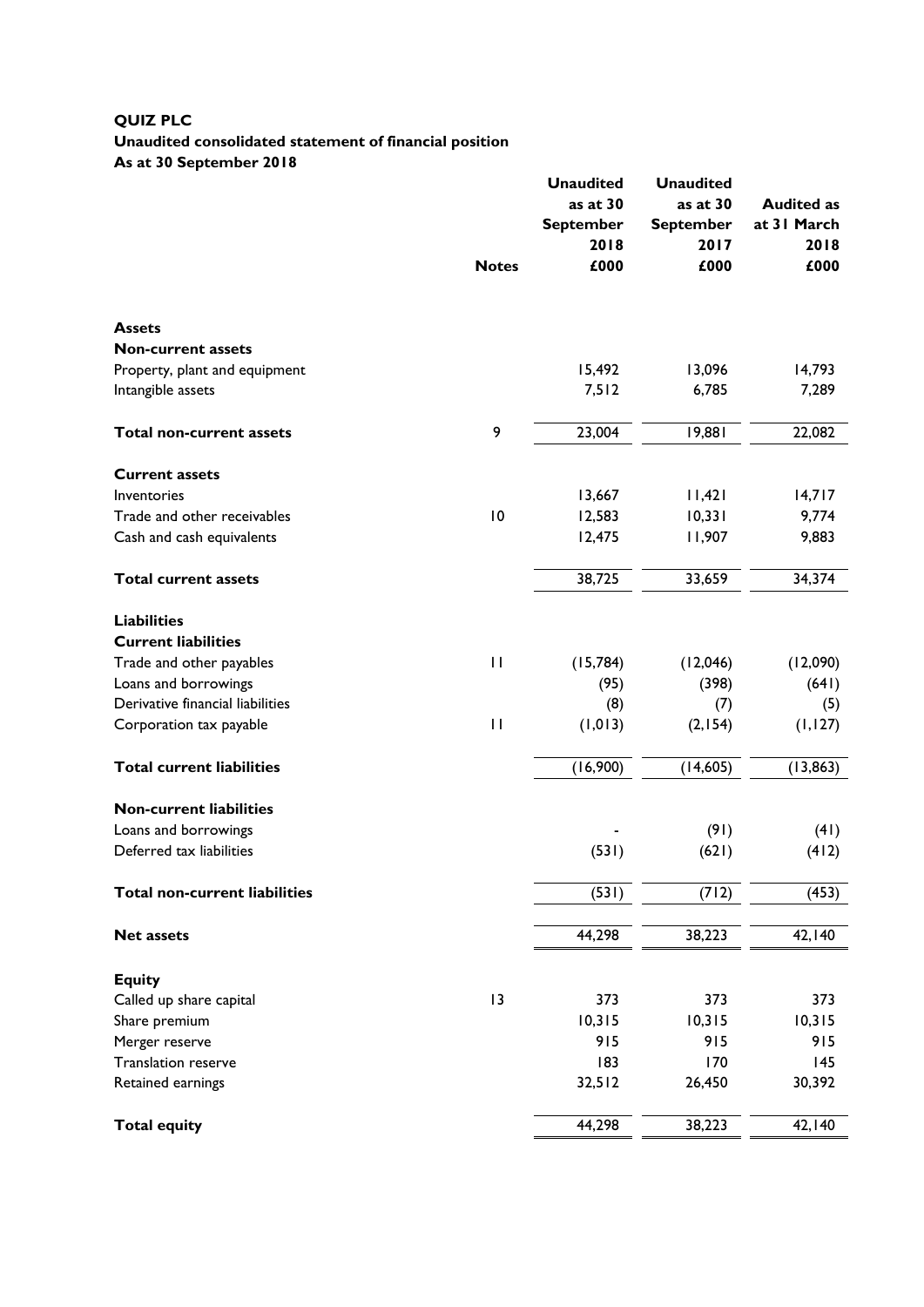# **QUIZ PLC**

# **Unaudited consolidated statement of changes in equity For the six months ended 30 September 2018**

|                                          |              | <b>Unaudited</b><br>as at $30$<br><b>September</b><br>2018 | <b>Unaudited</b><br>as at 30<br><b>September</b><br>2017 | <b>Audited as</b><br>at 31 March<br>2018 |
|------------------------------------------|--------------|------------------------------------------------------------|----------------------------------------------------------|------------------------------------------|
|                                          | <b>Notes</b> | £000                                                       | £000                                                     | £000                                     |
| Share capital                            |              |                                                            |                                                          |                                          |
| Balance at beginning of period           |              | 373                                                        | 1,454                                                    | 1,454                                    |
| Impact of Group reconstruction           |              |                                                            | (1,095)                                                  | (1,095)                                  |
| New shares issued                        |              |                                                            | 20                                                       | 20                                       |
| Shares cancelled on conversion of shares |              |                                                            | (6)                                                      | (6)                                      |
| Balance at end of period                 |              | 373                                                        | 373                                                      | 373                                      |
| Share premium                            |              |                                                            |                                                          |                                          |
| Balance at beginning of period           |              | 10,315                                                     |                                                          |                                          |
| New shares issued (net of expenses)      |              |                                                            | 10,315                                                   | 10,315                                   |
| Balance at end of period                 |              | 10,315                                                     | 10,315                                                   | 10,315                                   |
| <b>Merger reserve</b>                    |              |                                                            |                                                          |                                          |
| Balance at beginning of period           |              | 915                                                        |                                                          |                                          |
| Impact of Group reconstruction           |              |                                                            | 915                                                      | 915                                      |
| Balance at end of period                 |              | 915                                                        | 915                                                      | 915                                      |
| <b>Translation reserve</b>               |              |                                                            |                                                          |                                          |
| Balance at beginning of period           |              | 145                                                        | 98                                                       | 98                                       |
| Foreign exchange gain on non UK assets   |              | 38                                                         | 72                                                       | 47                                       |
| Balance at end of period                 |              | 183                                                        | 170                                                      | 145                                      |
| <b>Profit and loss account</b>           |              |                                                            |                                                          |                                          |
| Balance at beginning of period           |              | 30,392                                                     | 23,373                                                   | 23,373                                   |
| Credit arising on conversion of shares   |              |                                                            | 6                                                        | 6                                        |
| Total comprehensive income               |              | 3,062                                                      | 2,921                                                    | 6,825                                    |
| Share based payments charge              |              | 52                                                         | 150                                                      | 188                                      |
| Dividends                                |              | (994)                                                      |                                                          |                                          |
| Balance at end of period                 |              | 32,512                                                     | 26,450                                                   | 30,392                                   |
| Total equity at beginning of period      |              | 42,140                                                     | 24,925                                                   | 24,925                                   |
| Total equity at end of period            |              | 44,298                                                     | 38,223                                                   | 42,140                                   |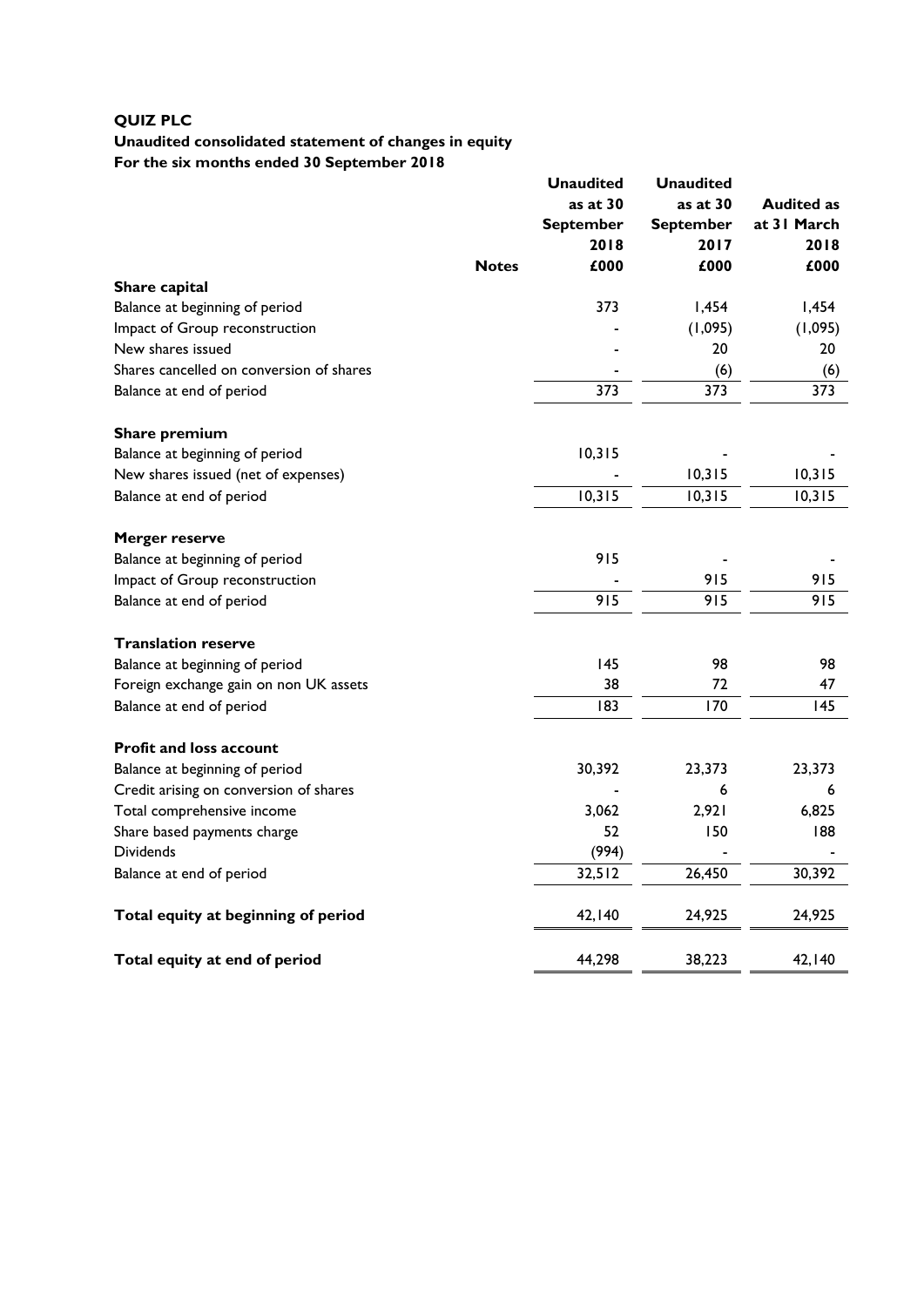# **QUIZ PLC**

# **Unaudited consolidated statement of changes of cash flows For the six months ended 30 September 2018**

|                                                    |   | <b>Unaudited</b>             | <b>Unaudited</b> |                |  |
|----------------------------------------------------|---|------------------------------|------------------|----------------|--|
|                                                    |   | six months                   | six months       | <b>Audited</b> |  |
|                                                    |   | ended 30<br><b>September</b> | ended 30         | year ended     |  |
|                                                    |   |                              | <b>September</b> | 31 March       |  |
|                                                    |   | 2018                         | 2017             | 2018           |  |
|                                                    |   | £000                         | £000             | £000           |  |
| Cash flows from operating activities               |   |                              |                  |                |  |
| Cash generated by operations                       |   |                              |                  |                |  |
| Operating profit                                   |   | 3,811                        | 3,681            | 8,572          |  |
| Depreciation of tangible assets                    |   | 1,656                        | 1,296            | 2,761          |  |
| Amortisation of intangible assets                  |   | 107                          | 42               | 130            |  |
| Share based payment charges                        |   | 52                           | 150              | 188            |  |
| Exchange movement                                  |   | 33                           | 62               | 37             |  |
| Decrease/(increase) in stocks                      |   | 1,050                        | (2,109)          | (5,405)        |  |
| (Increase)/decrease in debtors                     |   | (2,809)                      | 402              | 959            |  |
| Increase in creditors                              |   | 3,697                        | 2,279            | 2,358          |  |
| Increase/(decrease) in provisions                  |   | 120                          | 47               | (162)          |  |
| Net cash from operating activities                 |   | 7,717                        | 5,850            | 9,438          |  |
| Interest paid                                      |   | (18)                         | (25)             | (63)           |  |
| Income taxes paid                                  |   | (870)                        |                  | (2,023)        |  |
| Net cash generated in operating activities         |   | 6,829                        | 5,825            | 7,352          |  |
| Cash flow from investing activities                |   |                              |                  |                |  |
| Payments to acquire intangible assets              |   | (330)                        | (310)            | (903)          |  |
| Payments to acquire property, plant and equipment  |   | (2, 355)                     | (2, 274)         | (5, 435)       |  |
| Payments to facilitate Group reconstruction        |   |                              | (180)            | (180)          |  |
| Interest received                                  |   | 24                           | 21               | 30             |  |
| Net cash used in investing activities              |   | (2,661)                      | (2,743)          | (6, 488)       |  |
| Cash flows from financing activities               |   |                              |                  |                |  |
| Repayment of borrowings                            |   | (198)                        | (1,036)          | (1, 231)       |  |
| Net proceeds from share issue                      |   |                              | 10,335           | 10,335         |  |
| Dividends paid                                     |   | (994)                        |                  |                |  |
| Net cash (used)/ generated by financing activities |   | (1, 192)                     | 9,299            | 9,104          |  |
|                                                    |   |                              |                  |                |  |
| Net increase in cash and cash equivalents          |   | 2,976                        | 12,381           | 9,968          |  |
| Cash and cash equivalents at beginning of period   |   | 9,495                        | (484)            | (484)          |  |
| Effect of foreign exchange rates                   |   | 4                            | $\overline{10}$  | $\mathbf{H}$   |  |
| Cash and cash equivalents at end of period         | 4 | 12,475                       | 11,907           | 9,495          |  |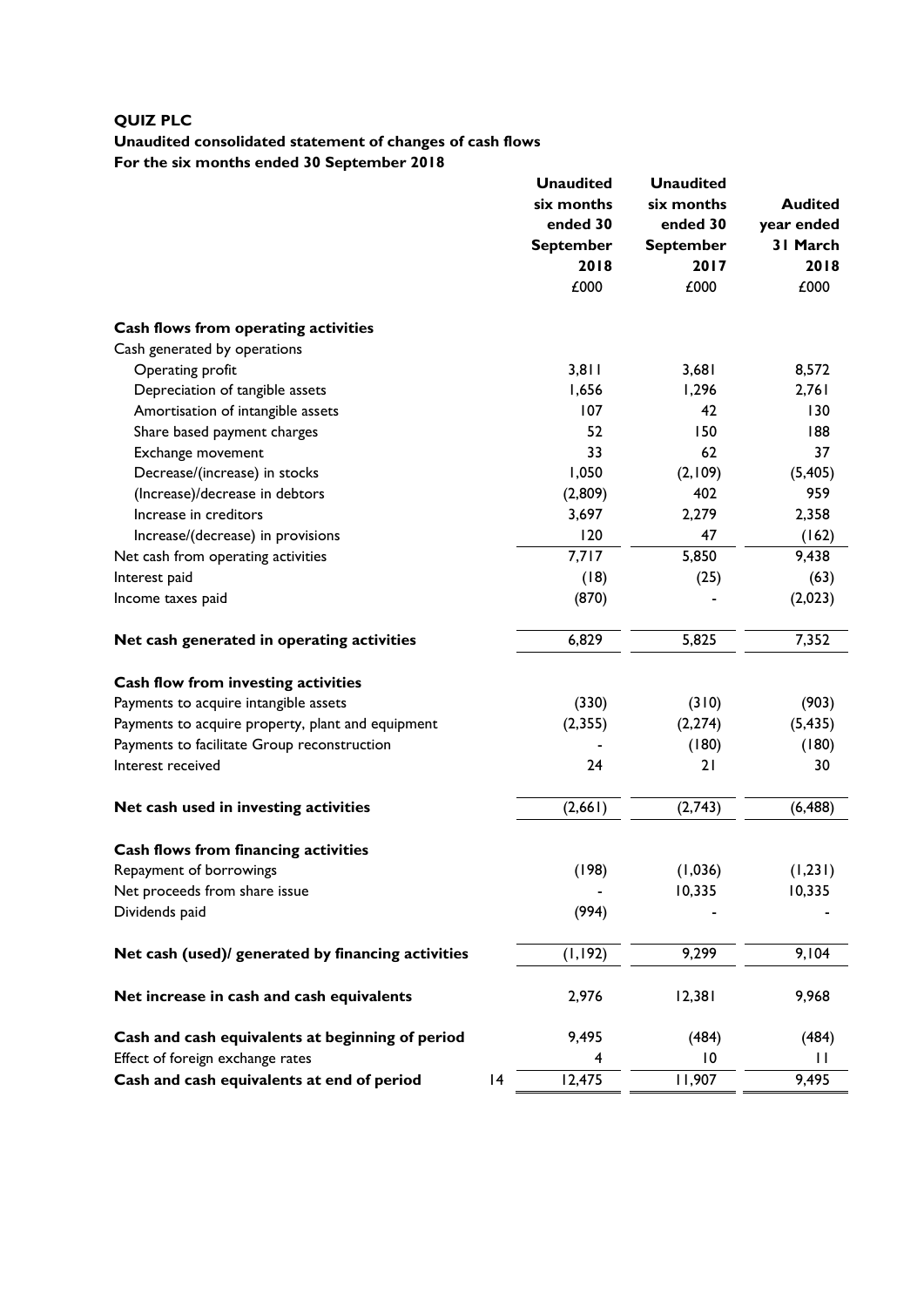### **Basis of Preparation**

## **1.1 Reporting Entity**

The Company was incorporated and registered in Jersey on 22 March 2017 as QUIZ Limited, a private limited company, and on 17 July 2017 was re-registered as a public limited company. Kast Services Limited became a subsidiary of the Company with effect from its incorporation on 23 March 2017 and Kast Retail Ltd, Tarak International Limited and Shoar (Holdings) Limited became subsidiaries of the Company following the completion of share exchange agreements on 5 April 2017. The Company is the parent holding company of the Subsidiaries (together the "Group").

The interim financial statements have been prepared by the directors of the Company (the "Directors") on a going concern basis and under the historical cost convention and is presented in pounds' sterling  $(E)$  being the functional currency of the Subsidiaries.

The registered office of the Subsidiaries is 61 Hydepark Street, Glasgow, G3 8BQ. The principal activity of the Subsidiaries is the retail of fashion clothing, footwear and accessories.

## **1.2 Basis of Preparation**

These interim financial statements have been prepared in accordance with "IAS 34 Interim Financial Reporting" as adopted by the EU and the requirements of the Disclosures and Transparency Rules. They do not include all of the information required for full annual financial statements and do not constitute statutory accounts within the meaning of section 435 of the Companies Act 2006.

### **1.3 Pro-forma Comparatives**

The interim financial statements consolidate Kast Services Limited which became a subsidiary on 23 March 2017 and those companies that became subsidiaries on 5 April 2017; Kast Retail Limited (and its subsidiary, Kast Franchise Spain SL), Tarak International Limited, Shoar (Holdings) Limited (and its subsidiary, Tarak Retail Limited). All intercompany transactions and balances between Group companies are eliminated.

Prior to becoming subsidiaries of the Company, each company in the Group operated under the QUIZ brand and was closely controlled by a common management team and shareholders. Management decisions were taken in consideration of the development of all the companies operating in concert throughout all the preceding periods.

The Directors considered the accounting policy that should be applied in respect of the consolidation of the Group formed in anticipation of Admission to AIM. They concluded the transactions described above represented a combination of entities under common control and in accordance with IAS 8 'Accounting policies, changes in accounting estimates and errors' considered FRS 102 Section 19, which the directors believe reflects the economic substance of the transaction. Under this standard, assets and liabilities are recorded at book value, not fair value, intangible assets and contingent liabilities are recognised only to the extent that they were recognised by the legal acquirer, no goodwill is recognised and comparative amounts, if applicable, are restated as if the combination had taken place at the beginning of the earliest accounting period presented. Therefore, although the group reconstruction did not take place until 5 April 2017, these interim financial statements are presented as if the group structure had always been in place, using merger accounting policies.

Consolidated statutory accounts for the year ended 31 March 2018 have been delivered to the Jersey Companies Registry. The auditor's report on those accounts was unqualified and did not include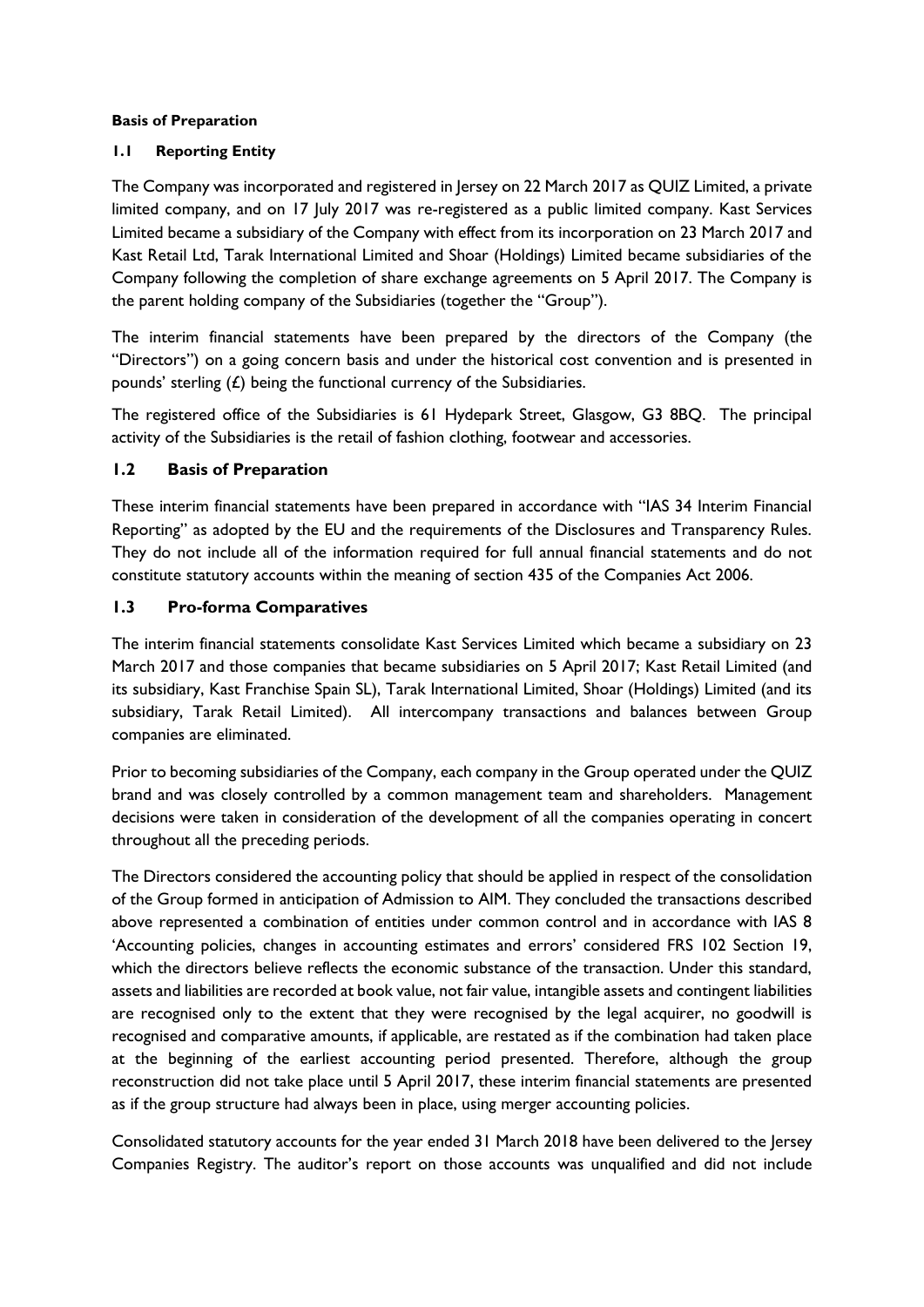reference to any matters on which the auditors were required to report by exception under Companies (Jersey) Law 1991.

# **1.4 Significant Accounting Policies**

The interim financial statements have been prepared in accordance with accounting policies that are consistent with those applied in the preparation of the 31 March 2018 annual accounts, which are available on www.quizgroup.co.uk. The following new or revised standards or interpretations apply to accounting periods beginning after 31 March 2018:

| New or Revised Standards or Interpretation              | <b>Effective for Accounting Periods</b><br>Commencing on or After |
|---------------------------------------------------------|-------------------------------------------------------------------|
| <b>IFRS 15 Revenue from Contracts with Customers</b>    | January 2018                                                      |
| Clarifications to IFRS 15 Revenue from Contracts with   |                                                                   |
| <b>Customers</b>                                        | 1 January 2018                                                    |
| <b>IFRS 9 Financial Instruments</b>                     | 1 January 2018                                                    |
| Amendments to IFRS 2: Classification and Measurement of |                                                                   |
| <b>Share-based Payment Transactions</b>                 | 1 January 2018                                                    |
| <b>IFRS 16 Leases</b>                                   | January 2019                                                      |

Management are currently assessing the impact IFRS 16 Leases will have on the recognition of assets and related liabilities and the associated lease costs. Management do not consider that the other new or revised standards or interpretations would have a material effect on the interim statements for the period ended 30 September 2018.

## **1.5 Going concern**

The directors have prepared trading and cash flow forecasts for a period of one year from the date of approval of these interim financial statements. The directors have a reasonable expectation that the Group has adequate cash headroom. Accordingly, they continue to adopt a going concern basis in preparing the financial statements of the Group.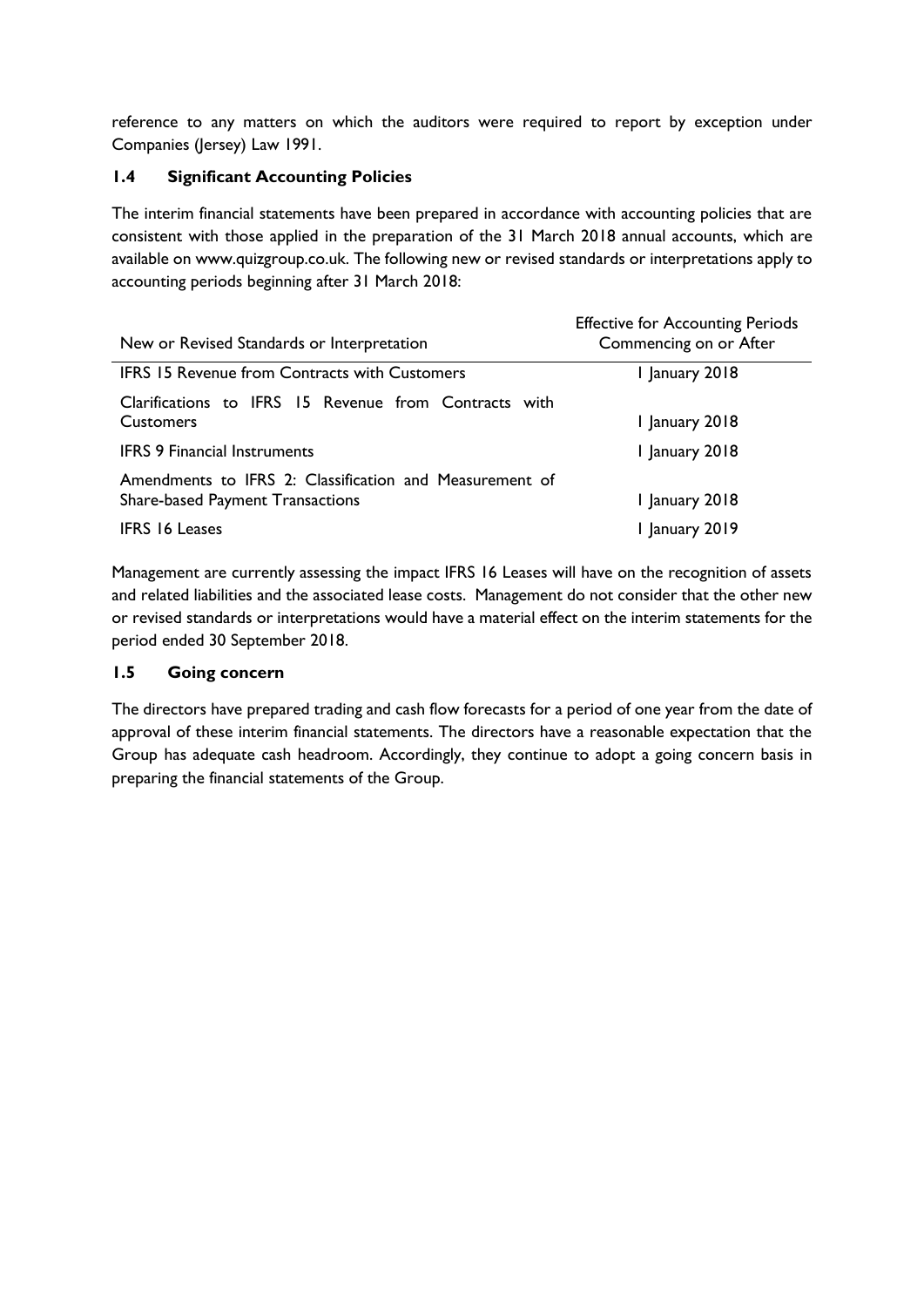## **2. Principal risks and uncertainties**

The board considers the principal risks and uncertainties which could impact the group over the remaining six months of the financial year to 31 March 2019 to be unchanged from those set out on in the annual accounts on pages 30 to 32, which are available on www.quizgroup.co.uk.

In summary these relate to the loss of a key trading partner, brand and reputational risk, a changing economic environment, product sourcing, fashion and customer demands risk; the risk of disruption to IT systems or distribution networks; people, financial and regulatory risk.

## **3. Revenue**

An analysis of revenue by geographical destination is as follows:

|                | <b>Unaudited</b> | <b>Unaudited</b> |                |
|----------------|------------------|------------------|----------------|
|                | six months       | six months       | <b>Audited</b> |
|                | ended 30         | ended 30         | year ended     |
|                | <b>September</b> | <b>September</b> | 31 March       |
|                | 2018             | 2017             | 2018           |
|                | £000             | £000             | £000           |
| United Kingdom | 53,421           | 44,984           | 92,894         |
| Overseas       | 13,299           | 11,163           | 23,536         |
|                | 66,720           | 56,147           | 116,430        |
|                |                  |                  |                |

## **4. Non-recurring administrative costs**

Non-recurring administrative costs in the period ended 30 September 2018 related to £368k bad debt provision further to House of Fraser entering into Administration (H1 2018 - £1.0m related to Placing and Admission to AIM by the Company and the Group reorganisation undertaken in preparation of this process).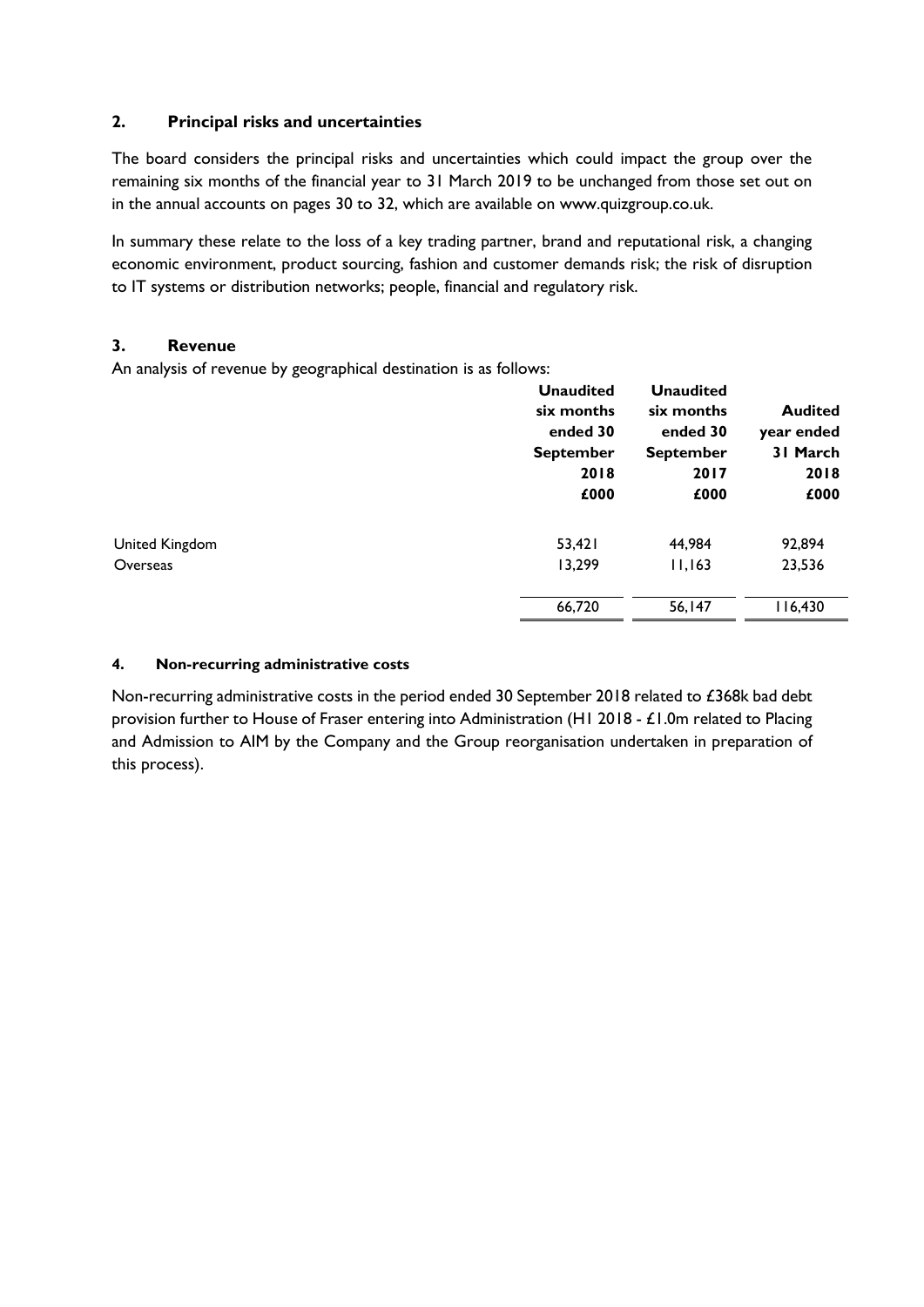# **5. Operating profit**

Operating profit is stated after charging:

|                                              | <b>Unaudited</b><br>six months<br>ended 30<br><b>September</b><br>2018<br>£000 | <b>Unaudited</b><br>six months<br>ended 30<br><b>September</b><br>2017<br>£000 | <b>Audited</b><br>year ended<br>31 March<br>2018<br>£000 |
|----------------------------------------------|--------------------------------------------------------------------------------|--------------------------------------------------------------------------------|----------------------------------------------------------|
| Cost of inventories recognised as an expense | 25,387                                                                         | 20,489                                                                         | 43,101                                                   |
| <b>Distribution costs</b>                    | 11,781                                                                         | 10, 175                                                                        | 21,369                                                   |
| <b>Employment costs</b>                      | 11,826                                                                         | 9,449                                                                          | 19,779                                                   |
| Marketing cost                               | 1,749                                                                          | 1,003                                                                          | 2,468                                                    |
| Depreciation                                 | 1,656                                                                          | 1,296                                                                          | 2,761                                                    |
| Amortisation                                 | 107                                                                            | 42                                                                             | 130                                                      |
| Operating lease payments                     | 3,471                                                                          | 2,923                                                                          | 5,831                                                    |
| Non-recurring administrative costs           | 368                                                                            | 1,037                                                                          | 1,037                                                    |
| Share based payment charges                  | 52                                                                             | 150                                                                            | 188                                                      |
| Other expenses                               | 6,514                                                                          | 5,909                                                                          | 11,209                                                   |
|                                              | 62,911                                                                         | 52,473                                                                         | 107,873                                                  |

Employment costs reflect the costs incurred on those directly employed by the Group and agency costs.

### **6. Income Tax Expense**

The Group's full year forecast effective tax rate in respect of continuing operations for the six months ended 30 September 2018 is 19.8% (six months ended 30 September 2017 – 20.6% and year ended 31 March 2018: 20.2%).

### **7. Dividends**

A dividend of 0.8 pence per share was paid in the period (six months ended 30 September 2017 – £Nil, year ended 31 March 2018 - £Nil). The total payment amounted to £994,000.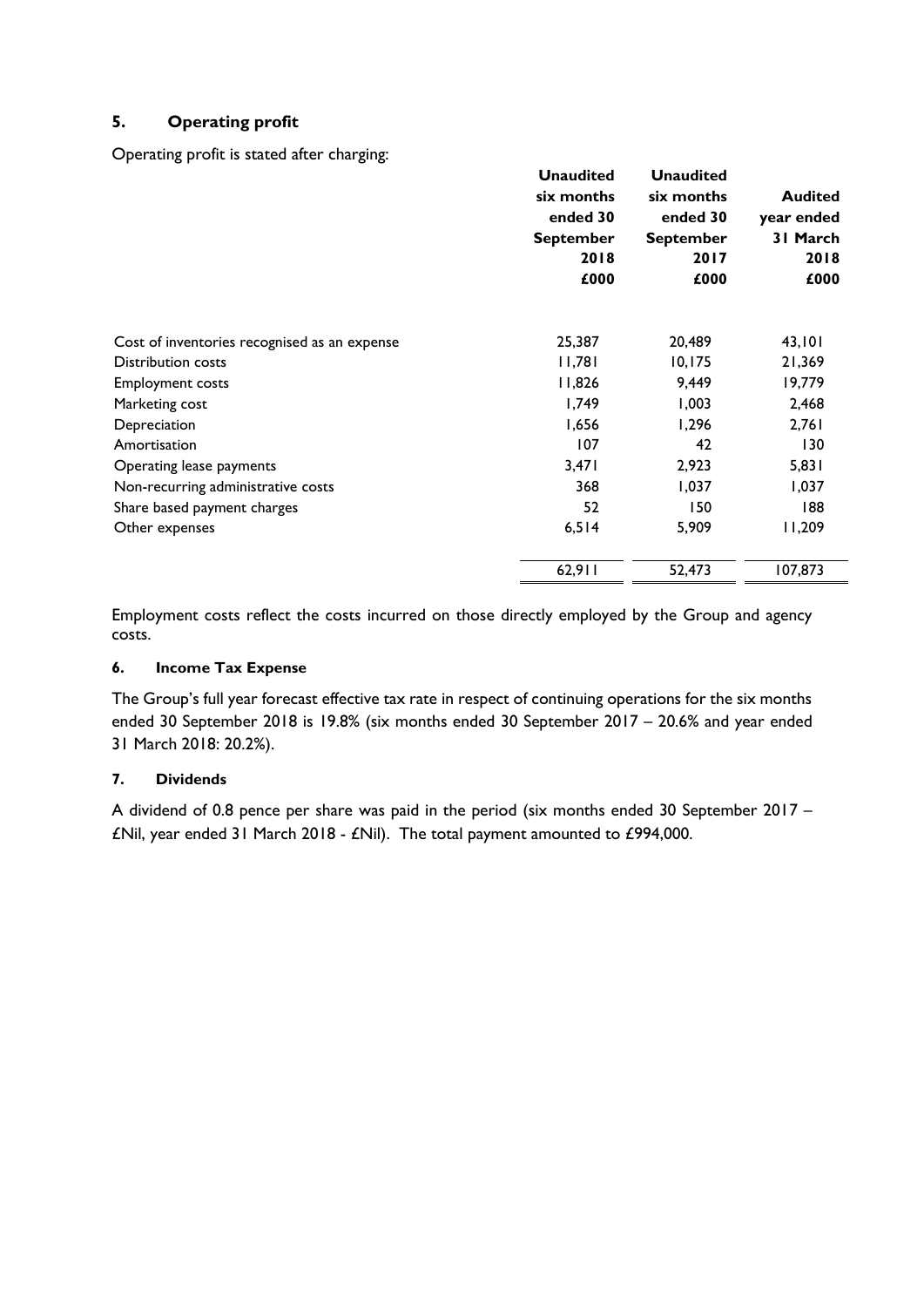#### **8. Earnings per share**

|                                                         | <b>Unaudited</b><br>six months<br>ended 30<br><b>September</b><br>2018<br>£000 | <b>Unaudited</b><br>six months<br>ended 30<br><b>September</b><br>2017<br>£000 | <b>Unaudited</b><br>year ended<br>31 March<br>2018<br>£000 |
|---------------------------------------------------------|--------------------------------------------------------------------------------|--------------------------------------------------------------------------------|------------------------------------------------------------|
| Number of shares:                                       | No.                                                                            | No.                                                                            | No.                                                        |
| Weighted number of ordinary shares outstanding          | 124,230,905                                                                    | 124,230,905                                                                    | 124,230,905                                                |
| Effect of dilutive options                              | 119,367                                                                        | 200, 179                                                                       | 93,127                                                     |
| Weighted number of ordinary shares outstanding- diluted | 124,350,272                                                                    | 124,431,084                                                                    | 124,324,032                                                |
| Earnings:                                               | £000                                                                           | £000                                                                           | £000                                                       |
| Profit for H1 2018 - basic and diluted                  | 3,062                                                                          | 2,921                                                                          | 6,825                                                      |
| Profit for H1 2018 - adjusted                           | 3,357                                                                          | 3,958                                                                          | 7,862                                                      |
| Earnings per share:                                     | Pence                                                                          | Pence                                                                          | Pence                                                      |
| Basic earnings per share                                | 2.46                                                                           | 2.35                                                                           | 5.49                                                       |
| Adjusted earnings per share                             | 2.70                                                                           | 3.19                                                                           | 6.33                                                       |
| Diluted earnings per share                              | 2.46                                                                           | 2.35                                                                           | 5.49                                                       |
| Adjusted diluted earnings per share                     | 2.70                                                                           | 3.18                                                                           | 6.32                                                       |

The adjusted profit after tax for the current year is shown before the provision made for doubtful debts of £295k (net of tax) further to House of Fraser entering into Administration. The adjusted profit after tax and earnings per share for the previous year is shown before non-recurring costs (net of tax) of £1.0m. The directors believe that the adjusted profit after tax and the adjusted earnings per share measures provide additional useful information for shareholders on the underlying performance of the business. These measures are consistent with how underlying business performance is measured internally. The adjusted profit after tax measure is not a recognised profit measure under IFRS and may not be directly comparable with adjusted profit measures used by other companies.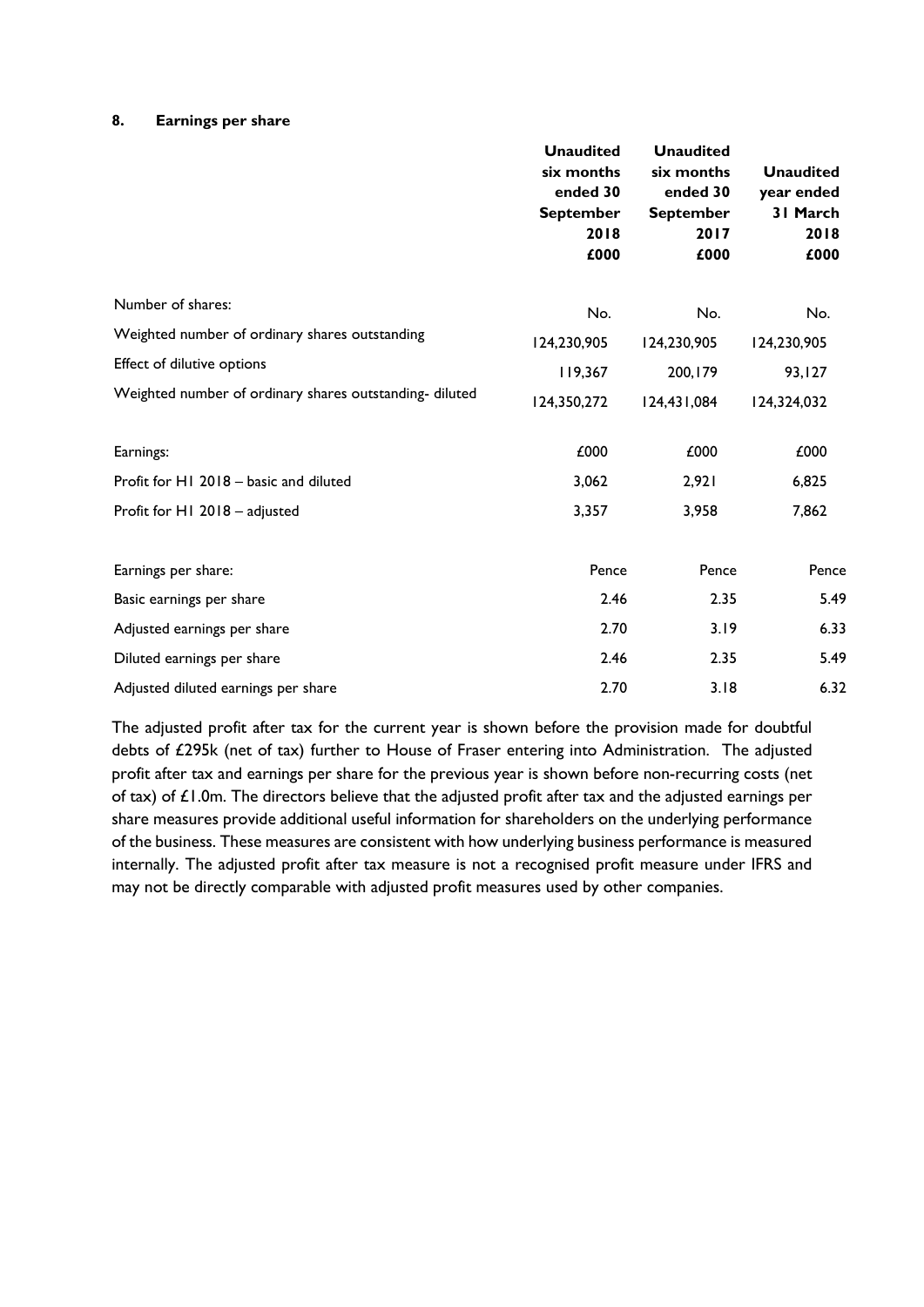# **9. Property, Plant and Equipment and Intangibles**

During H1 2019 the Group made additions of £2.7m (H1 2018 £2.6m) and disposals of £Nil (H1 2018 £Nil).

## **10. Trade and other receivables**

|                                 | <b>Unaudited</b> | <b>Unaudited</b> |                   |
|---------------------------------|------------------|------------------|-------------------|
|                                 | as at 30         | as at 30         | <b>Audited as</b> |
|                                 | <b>September</b> | <b>September</b> | at 31 March       |
|                                 | 2018             | 2017             | 2018              |
|                                 | £000             | £000             | £000              |
| Trade receivables – gross       | 6,247            | 6,512            | 6,701             |
| Allowance for doubtful debts    | (368)            | (340)            | (340)             |
| Trade receivables - net         | 5,879            | 6,172            | 6,361             |
| Other receivables               | 1,519            | 615              | 584               |
| Prepayments and accrued income  | 5,182            | 3,518            | 2,829             |
| Amounts owed by related parties | 3                | 26               |                   |
|                                 | 12,583           | 10,331           | 9.774             |

# **11. Trade and other payables**

| .                                     | <b>Unaudited</b><br>as at 30<br><b>September</b><br>2018<br>£000 | <b>Unaudited</b><br>as at 30<br><b>September</b><br>2017<br>£000 | <b>Audited as</b><br>at 31 March<br>2018<br>£000 |
|---------------------------------------|------------------------------------------------------------------|------------------------------------------------------------------|--------------------------------------------------|
| Trade payables                        | 9,449                                                            | 5,324                                                            | 7,479                                            |
| Other taxes and social security costs | 1,913                                                            | 1,213                                                            | 394                                              |
| Accruals                              | 3,407                                                            | 4,996                                                            | 3,094                                            |
| Deferred income                       | 508                                                              | 214                                                              | 578                                              |
| Other creditors                       | 457                                                              | 254                                                              | 500                                              |
| Amounts due to related parties        | 50                                                               | 45                                                               | 45                                               |
|                                       | 15,784                                                           | 12,046                                                           | 12,090                                           |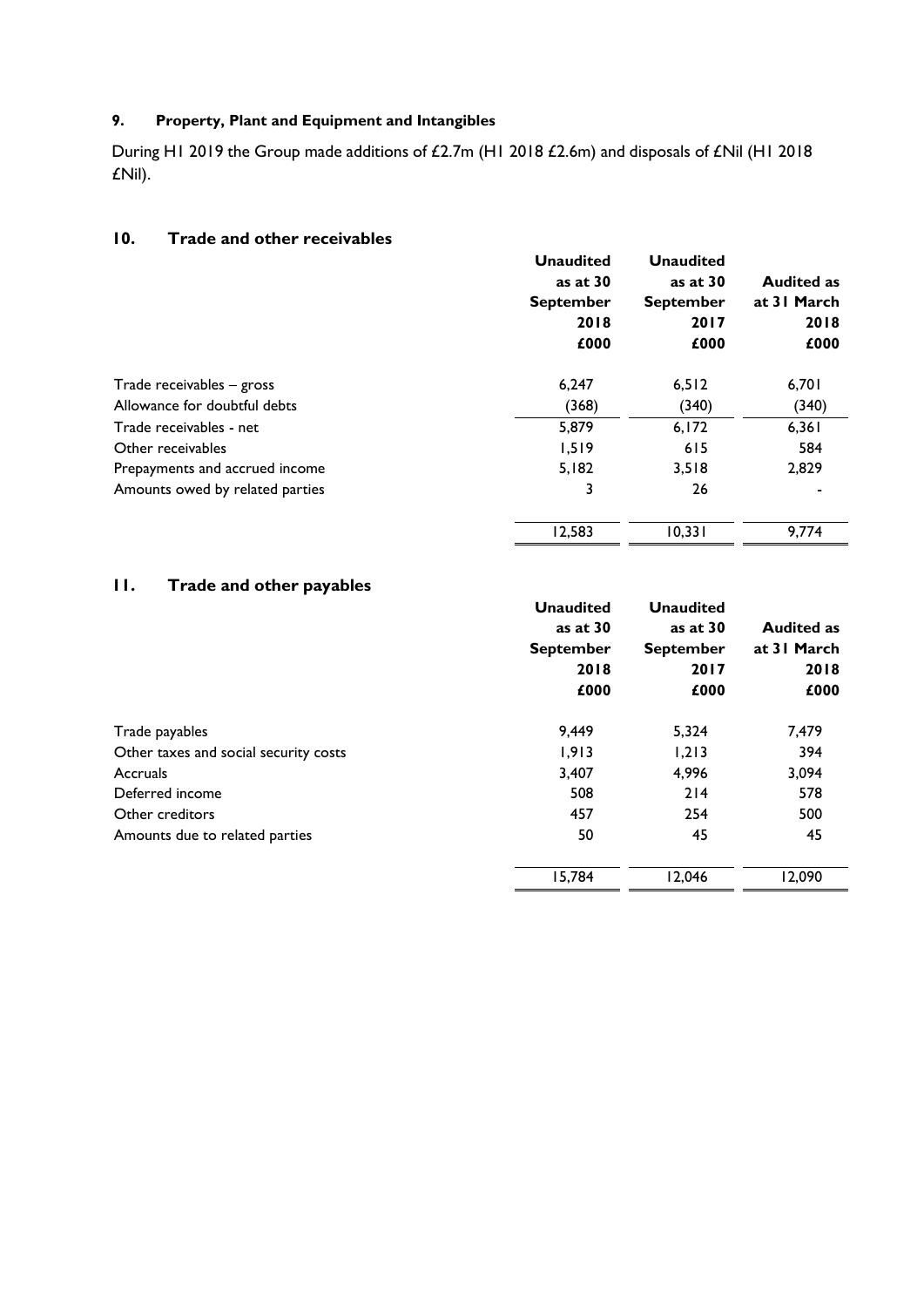### **12. Financial Instruments**

The following table shows the carrying amounts and fair values of financial assets and liabilities. All financial liabilities are measured at amortised cost.

|                                          | <b>Unaudited</b> | <b>Unaudited</b> |                   |
|------------------------------------------|------------------|------------------|-------------------|
|                                          | as at $30$       | as at $30$       | <b>Audited as</b> |
|                                          | <b>September</b> | <b>September</b> | at 31 March       |
|                                          | 2018             | 2017             | 2018              |
|                                          | £000             | £000             | £000              |
| <b>Category of Financial Instruments</b> |                  |                  |                   |
| Carrying value of financial assets:      |                  |                  |                   |
| Cash and cash equivalents                | 12,475           | 11,907           | 9,883             |
| Trade and other receivables              | 7,401            | 6,813            | 6,945             |
| <b>Total financial assets</b>            | 19,876           | 18,720           | 16,828            |
| Carrying value of financial liabilities: |                  |                  |                   |
| Trade and other payable                  | (9,956)          | (5,623)          | (8,024)           |
| Bank and other borrowings                | (95)             | (489)            | (682)             |
| <b>Total financial liabilities</b>       | (10, 051)        | (6, 112)         | (8,706)           |

The cash and cash equivalents are held with bank and financial institution counterparties, which are rated P-1 and A-1, based on Moody's ratings.

### **13. Share Capital**

On 28 July 2017 the Company was admitted to trading on AIM. On this date the Company issued 6,583,851 ordinary shares of 0.3 pence each with a nominal value of £19,752 at 161 pence per share giving rise to share premium of £10,580,248.

Prior to this date the Company had issued 117,647,054 with a nominal value of £352,941 in relation to the incorporation of the Company and the purchase of its subsidiaries; Kast Retail Limited, Tarak International Limited and Shoar (Holdings) Limited.

As a result of these transactions the issued share capital at 30 September 2017, 31 March 2018 and 30 September 2018 comprised 124,230,905 ordinary shares of 0.3 pence each with a nominal value of £372,693 which gave rise to share premium of £10.3m (net of expenses).